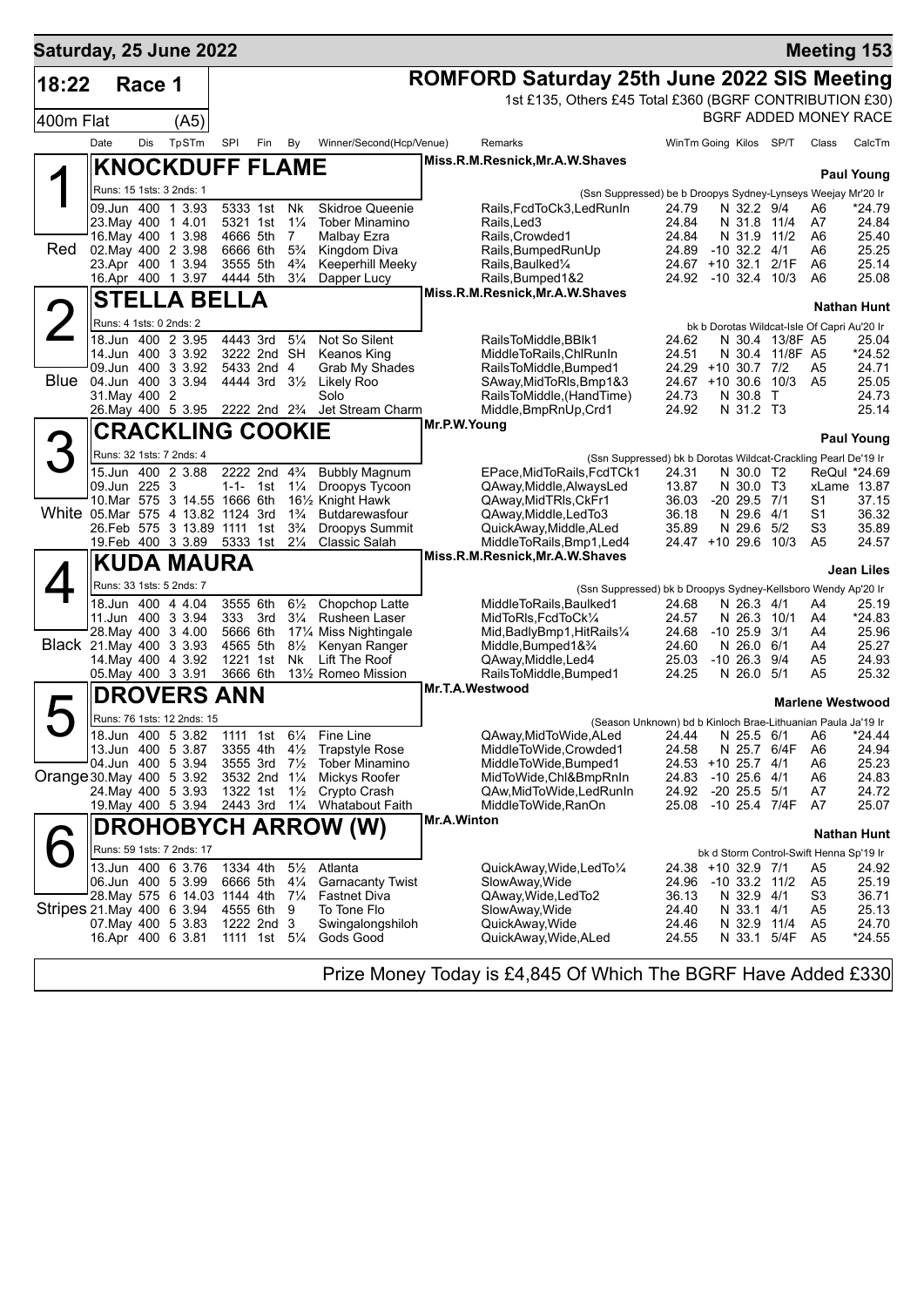| Saturday, 25 June 2022               |                         |        |                                                                 |                      |                                                    |                                 |                                                                        |                       |                                                                                      |                                                       |                                |                         |                                                         | <b>Meeting 153</b>    |
|--------------------------------------|-------------------------|--------|-----------------------------------------------------------------|----------------------|----------------------------------------------------|---------------------------------|------------------------------------------------------------------------|-----------------------|--------------------------------------------------------------------------------------|-------------------------------------------------------|--------------------------------|-------------------------|---------------------------------------------------------|-----------------------|
| 18:39                                |                         | Race 2 |                                                                 |                      |                                                    |                                 |                                                                        |                       | <b>REHOME A RETIRED GREYHOUND</b>                                                    |                                                       |                                |                         |                                                         |                       |
|                                      |                         |        |                                                                 |                      |                                                    |                                 |                                                                        |                       | 1st £150, Others £50 Total £400 (BGRF CONTRIBUTION £30)                              |                                                       |                                |                         |                                                         |                       |
| 400m Flat                            |                         |        | (A3)                                                            |                      |                                                    |                                 |                                                                        |                       |                                                                                      |                                                       |                                |                         |                                                         | BGRF ADDED MONEY RACE |
|                                      | Date                    | Dis    | TpSTm                                                           | SPI                  | Fin                                                | By                              | Winner/Second(Hcp/Venue)                                               |                       | Remarks                                                                              | WinTm Going Kilos SP/T                                |                                |                         | Class                                                   | CalcTm                |
|                                      |                         |        | <b>THATCHERS LUNCH</b>                                          |                      |                                                    |                                 |                                                                        | <b>Thatchers Boys</b> |                                                                                      |                                                       |                                |                         |                                                         | <b>Paul Young</b>     |
|                                      | Runs: 9 1sts: 0 2nds: 0 |        |                                                                 |                      |                                                    |                                 |                                                                        |                       |                                                                                      |                                                       |                                |                         | bk d Droopys Jet-Moorstown Venus Mr'20 Ir               |                       |
|                                      | 22.Apr                  |        |                                                                 |                      |                                                    |                                 | NAME CHANGED from                                                      |                       | Belfast Jake                                                                         |                                                       |                                |                         |                                                         |                       |
|                                      |                         |        | 11. Jun 400 1 3.97<br>02.Jun 400 1 3.94                         |                      | 3553 3rd<br>6333 4th                               | 2<br>3                          | Ardera Tank<br>Droopys Gambler                                         |                       | Rails, FcdTCk1, RanOn<br>Rails, ClearRun                                             | 24.82<br>24.43                                        | N 32.3 11/2                    | N 31.8 2/1F             | A3<br>A3                                                | 24.98<br>*24.67       |
| Red.                                 | 25. May 400 2 3.97      |        |                                                                 |                      |                                                    |                                 | Solo                                                                   |                       | Rails                                                                                | 24.89                                                 | $-10$ 32.2 T                   |                         | ReQul 24.79                                             |                       |
|                                      |                         |        | 21. May 575 2 14. 26 3335 5th<br>07. May 575 2 13.96 3222 4th 7 |                      |                                                    |                                 | 12 <sup>3</sup> / <sub>4</sub> Southwind Jazz<br><b>Barfett Bullet</b> |                       | Rails, Impeded2<br>Rails, Bumped1                                                    | 35.87<br>35.85 +15 31.9 6/1                           | $-20$ 32.1 $5/1$               |                         | S <sub>2</sub><br>S <sub>2</sub>                        | 36.68<br>36.55        |
|                                      |                         |        | <b>KENYAN RANGER</b>                                            |                      |                                                    |                                 |                                                                        |                       | Miss.R.M.Resnick, Mr.A.W.Shaves                                                      |                                                       |                                |                         |                                                         |                       |
| $\overline{2}$                       | Runs: 6 1sts: 3 2nds: 1 |        |                                                                 |                      |                                                    |                                 |                                                                        |                       |                                                                                      |                                                       |                                |                         | Gemma Evans<br>bk d Droopys Jet-Down The Green Mr'20 Ir |                       |
|                                      |                         |        | 04.Jun 400 2 3.91                                               | 4444 4th             |                                                    | $4\frac{1}{4}$                  | <b>Sweet Cheeks</b>                                                    |                       | Rails, Bumped 1, Fcd To Ck3                                                          | 24.41                                                 | N 32.8 3/1                     |                         | A3                                                      | 24.74                 |
|                                      |                         |        | 31. May 400 1 3.88<br>21. May 400 2 3.95                        |                      | 6223 4th<br>6211 1st 3 <sup>3</sup> / <sub>4</sub> | 6                               | <b>Storys Girl</b><br>To Tone Jack                                     |                       | Rails, Bumped1<br>Rails, FcdToCkRnUp, Led2                                           | 24.45<br>24.60                                        | N 32.7 9/4J                    | N 32.2 15/8F A4         | A <sub>3</sub>                                          | 24.93<br>24.60        |
| Blue                                 | 17. May 400 2 3.95      |        |                                                                 |                      | 5322 2nd 2                                         |                                 | <b>Lakeview Night</b>                                                  |                       | MissedBreak, Rails                                                                   | 24.62                                                 | N 32.0 7/4                     |                         | A4                                                      | 24.78                 |
|                                      |                         |        | 07 May 400 2 3.88<br>26.Apr 400 1 3.93                          | 2111 1st             | 2111 1st                                           | $6\frac{3}{4}$<br>$\frac{1}{2}$ | Walthamstowtrev<br>Sims Pride                                          |                       | EarlyPace, Rails, Led1<br>EarlyPace, Rails, Led1                                     | 24.33 +10 31.1 7/2<br>24.61 +10 30.6 5/2              |                                |                         | A7<br>A8                                                | *24.43<br>24.71       |
|                                      |                         |        | <b>ROUGH RUBI</b>                                               |                      |                                                    |                                 |                                                                        | Mr.B.J.Jenkins        |                                                                                      |                                                       |                                |                         |                                                         |                       |
| 3                                    |                         |        | Runs: 69 1sts: 16 2nds: 13                                      |                      |                                                    |                                 |                                                                        |                       |                                                                                      |                                                       |                                |                         |                                                         | <b>Paul Young</b>     |
|                                      |                         |        | 13.Jun 400 3 3.90                                               |                      | 6432 1st SH                                        |                                 | Jet Stream Charm                                                       |                       | (Ssn Suppressed) bk b Droopys Jet-Rough Dilemma Sp'18 Ir<br>RailsTMid,Bmp1,LedNearLn | 24.67                                                 | N 25.8 10/3                    |                         | A4                                                      | 24.67                 |
|                                      |                         |        | 02.Jun 400 3 3.84                                               |                      | 1222 2nd 2                                         |                                 | Droopys Gambler                                                        |                       | QAway, Mid To RIs, Bmp 1/4RnOn                                                       | 24.43                                                 | N 25.9 4/1                     |                         | A3                                                      | *24.59                |
| White 05.May 400 3 3.90              |                         |        | 14. May 400 3 3.94                                              |                      | 5442 2nd $3\frac{1}{2}$<br>4666 6th                | $8\frac{1}{4}$                  | <b>Watsons Lane</b><br><b>Hawthorn Best</b>                            |                       | MidToRIs, Bumped 1& 3/4<br>MidToRIs, Bmp1, BBmp1/4                                   | 24.58<br>24.46                                        | N 26.2 4/1<br>N 26.3 7/1       |                         | A3<br>A3                                                | 24.86<br>25.12        |
|                                      | 26.Apr 400 3 3.91       |        |                                                                 | 4666 4th             | 5443 3rd                                           | $1\frac{3}{4}$                  | <b>Blackgirl Shek</b><br>10¼ Drovers Willow                            |                       | MiddleToRails, Bumped1&2<br>MiddleToRails, Bumped1                                   | 24.63 +10 26.3 9/4F<br>24.35                          | N 26.1 9/4J                    |                         | A3<br>A <sub>2</sub>                                    | 24.87<br>25.17        |
|                                      |                         |        | 18.Apr 400 3 3.89<br><b>CROHANE DEZZIE</b>                      |                      |                                                    |                                 |                                                                        |                       | <b>Essex Prestige Doors Ltd</b>                                                      |                                                       |                                |                         |                                                         |                       |
|                                      |                         |        | Runs: 46 1sts: 7 2nds: 1                                        |                      |                                                    |                                 |                                                                        |                       |                                                                                      |                                                       |                                |                         |                                                         | <b>Paul Young</b>     |
|                                      |                         |        | 18.Jun 400 4 3.90                                               | 3466 6th             |                                                    |                                 | 101/4 Kenzo                                                            |                       | Middle, Forced To Check3                                                             | 24.23                                                 | N 33.1 12/1                    |                         | bk d Crohane Ronnie-Pipette Oc'19 Ir<br>A3              | 25.04                 |
|                                      |                         |        | 11.Jun 400 4 3.98                                               | 5666 6th             |                                                    |                                 | 13% Pro Glider                                                         |                       | Middle, Bumped 1&2                                                                   | 24.71                                                 | N 32.8 7/1                     |                         | A2                                                      | 25.80                 |
| Black 14. May 400 4 3.91             |                         |        | 04.Jun 400 4 3.94                                               | 6444 4th<br>5666 6th |                                                    | $7\frac{3}{4}$                  | 10% Teaboy Bruno<br>Slippy Bull                                        |                       | MissedBrk, MidToRails, Crd1/4<br>MiddleToRails, ClearRun                             | 24.50<br>$24.25 + 10.32.5$                            | N 32.7 18/1                    | 7/1                     | A2<br>A <sub>2</sub>                                    | 25.32<br>24.97        |
|                                      | 07. May 400 4           |        |                                                                 | 3433 3rd             | 5565 5th                                           | 10<br>$3\frac{1}{4}$            | Droopys Hustler                                                        |                       | SAw, Mid, Crd <sup>1</sup> / <sub>4</sub> , B3, (HT)                                 | 24.30                                                 | $-10$ 32.5 $7/1$<br>N 32.8 5/1 |                         | A2                                                      | 25.00                 |
|                                      |                         |        | 08.Apr 400 3 3.82                                               |                      |                                                    |                                 | <b>Bodell Frankie</b>                                                  | Mr.J.T.Kingsley       | Middle, ClearRun                                                                     | 24.30                                                 |                                |                         | A1                                                      | *24.55                |
|                                      |                         |        | <b>GRAB MY SHADES</b>                                           |                      |                                                    |                                 | (W)                                                                    |                       |                                                                                      |                                                       |                                |                         | Gemma Evans                                             |                       |
|                                      |                         |        | Runs: 18 1sts: 2 2nds: 6<br>18.Jun 400 5 3.82                   |                      | $2222$ 2nd $1\frac{1}{4}$                          |                                 | Kenzo                                                                  |                       | EPace, Wide, Every Chance                                                            | 24.23                                                 |                                | N 32.3 4/1 A3           | bk d Ballymac Best-Chubbys Sarah Mr'20 Ir               | *24.33                |
|                                      |                         |        | 14.Jun 400 5 3.90                                               |                      |                                                    |                                 | 4556 6th 7 <sup>3</sup> / <sub>4</sub> Fabulous Ritzy                  |                       | Wide, Bumped1                                                                        | 24.50                                                 | N 32.7 2/1F                    |                         | A3                                                      | 25.11                 |
| Orange 04. Jun 400 5 3.86            |                         |        | 09.Jun 400 5 3.79                                               |                      | 2111 1st 4<br>2122 2nd $4\frac{1}{2}$              |                                 | Stella Bella<br>Droopys Summit                                         |                       | QAway, MidToWide, ALed<br>EPace, Wide, Led Run Up To 1/2                             | 24.29 +10 32.8<br>24.54                               | N 33.0 9/4                     | 3/1                     | A5<br>A5                                                | 24.39<br>24.90        |
|                                      |                         |        | 28. May 400 5 3.93                                              |                      | 3343 4th $4\frac{1}{2}$                            |                                 | Ardera Siskin                                                          |                       | MiddleToWide, Bumped1                                                                | 24.72 -10 33.0 2/1F                                   |                                |                         | A5                                                      | 24.98                 |
|                                      |                         |        | 24. May 400 5 3.89                                              |                      | 3234 5th 3 <sup>3</sup> / <sub>4</sub>             |                                 | Maysons Hawk                                                           |                       | EP, MidToWide, ChITo3<br>Mr.P.J.Simmonds                                             | 24.88                                                 | -10 32.6 7/4F                  |                         | A5                                                      | 25.07                 |
|                                      |                         |        |                                                                 |                      |                                                    |                                 | <b>BANG ON KATHLEEN (W)</b>                                            |                       |                                                                                      |                                                       |                                |                         |                                                         | <b>Nathan Hunt</b>    |
|                                      |                         |        | Runs: 34 1sts: 9 2nds: 4                                        |                      |                                                    |                                 |                                                                        |                       |                                                                                      | (Season 06.Au'21) bk b Laughil Blake-Wuheida Fb'20 Br |                                |                         |                                                         |                       |
|                                      |                         |        | 20.Jun 400 6 3.82<br>13.Jun 400 5 3.91                          |                      | 1111 1st 21/ <sub>2</sub><br>2333 3rd              | $3\frac{3}{4}$                  | <b>Garnacanty Twist</b><br>Comeragh Magpie                             |                       | QuickAway, Wide, ALed<br>Wide, Bumped <sup>1</sup> / <sub>4</sub>                    | 24.49<br>24.56 +10 29.6 7/1                           | N 29.9 5/1                     |                         | A4<br>A4                                                | *24.49<br>24.96       |
| Stripes 06. May 575 6 13.90 3234 6th |                         |        | 08.Jun 400 4 3.92                                               |                      |                                                    |                                 | Solo                                                                   |                       | Wide                                                                                 | 24.84                                                 | N 29.9 T                       |                         |                                                         | xLame 24.84           |
|                                      |                         |        | 23.Apr 575 6 13.86 1156 6th                                     |                      |                                                    | 10                              | 131/2 Pantone Cheryl<br><b>Cochise Peak</b>                            |                       | EarlyPace, Wide<br>QAway, W, Led To 2                                                | 36.00 +20 29.7 7/1                                    |                                | 36.10 +15 29.8 11/4C S3 | S3                                                      | 37.27<br>37.05        |
|                                      |                         |        | 16.Apr 575 5 13.99 2255 5th 5                                   |                      |                                                    |                                 | Ramat Celtic                                                           |                       | EarlyPace, Wide, Crowded4                                                            | 36.23                                                 | N 30.2 11/1                    |                         | S3                                                      | 36.62                 |
|                                      |                         |        |                                                                 |                      |                                                    |                                 |                                                                        |                       |                                                                                      |                                                       |                                |                         | Straight 4 Jackpot - Leg 1                              |                       |
|                                      |                         |        |                                                                 |                      |                                                    |                                 |                                                                        |                       |                                                                                      |                                                       |                                |                         |                                                         |                       |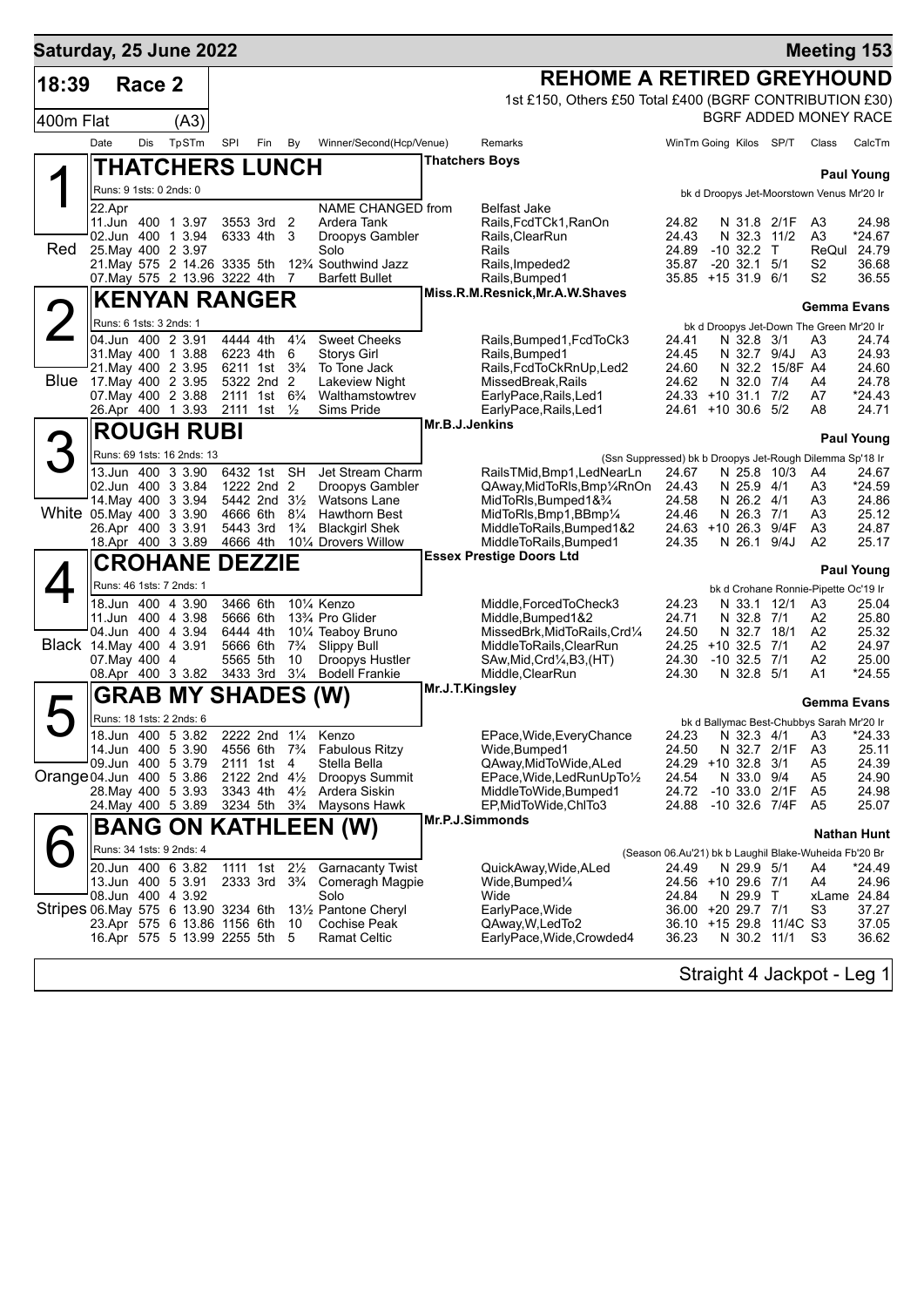| Saturday, 25 June 2022    |                         |        |                                               |                      |                                                                  |                                  |                                                                      |                                                                                                           |                                                                          |                                 |                         |                      | <b>Meeting 153</b>                                             |
|---------------------------|-------------------------|--------|-----------------------------------------------|----------------------|------------------------------------------------------------------|----------------------------------|----------------------------------------------------------------------|-----------------------------------------------------------------------------------------------------------|--------------------------------------------------------------------------|---------------------------------|-------------------------|----------------------|----------------------------------------------------------------|
| 18:54                     |                         | Race 3 |                                               |                      |                                                                  |                                  |                                                                      | THE GLEN DWYER BIRTHDAY STAKES!                                                                           |                                                                          |                                 |                         |                      |                                                                |
|                           |                         |        |                                               |                      |                                                                  |                                  |                                                                      | 1st £130 + Trophy, Others £45 Total £355 (BGRF CONTRIBUTION £30)                                          |                                                                          |                                 |                         |                      |                                                                |
| 400m Flat                 |                         |        | (A6)                                          |                      |                                                                  |                                  |                                                                      |                                                                                                           |                                                                          |                                 |                         |                      | BGRF ADDED MONEY RACE                                          |
|                           | Date                    | Dis    | TpSTm                                         | SPI                  | Fin                                                              | By                               | Winner/Second(Hcp/Venue)                                             | Remarks                                                                                                   | WinTm Going Kilos SP/T                                                   |                                 |                         | Class                | CalcTm                                                         |
|                           |                         |        | <b>ISABELLA</b>                               |                      |                                                                  |                                  |                                                                      | Mr.M.K.Gollogly, Miss.K.Searle                                                                            |                                                                          |                                 |                         |                      |                                                                |
|                           | Runs: 1 1sts: 0 2nds: 0 |        |                                               |                      |                                                                  |                                  |                                                                      |                                                                                                           |                                                                          |                                 |                         |                      | <b>David Mullins</b><br>bk b Troy Bella-Ionic Hotspot Ja'21 Ir |
|                           |                         |        | 15.Jun 400 1 3.93                             |                      | 1122 2nd 51/2                                                    |                                  | Lokis Law                                                            | EPace, Rails, Ld1To 1/4, (HT)                                                                             | 24.61 +10 27.9 T2                                                        |                                 |                         | xCgh                 | 25.15                                                          |
|                           | 21. May 400 1 4.01      |        | 11. May 400 1 4.02                            | 4666 6th             | 3222 2nd 61/2                                                    | 15                               | Kenzo<br>Piemans Jules                                               | Rails, CrdRnUp, Baulked1                                                                                  | 24.46                                                                    | N 27.0 5/2                      |                         | A6                   | 25.66<br>25.12                                                 |
| <b>Red</b>                | 03. May 400 1 3.81      |        |                                               |                      | 1111 1st 61/ <sub>4</sub>                                        |                                  | Droopys Gambler                                                      | EarlyPace, Rails<br>QuickAway, RIs, ALed                                                                  | 24.70<br>24.78                                                           | $-1026.8$<br>N 26.6 T3          | Т3                      |                      | *24.78                                                         |
|                           | 27.Apr 400 3 3.91       |        |                                               |                      |                                                                  |                                  | Solo                                                                 | <b>MiddleToRails</b>                                                                                      | 24.96                                                                    | N 26.5 T                        |                         |                      | 24.96                                                          |
|                           | 06.Jan 300 1            |        |                                               |                      | 1st $\frac{1}{2}$                                                |                                  | (Derry)                                                              | (IrishTrial)<br>Mr.A.J.Hambi                                                                              | 17.43                                                                    | N 25.8                          |                         |                      | 17.43                                                          |
|                           |                         |        | <b>MIRROR BALL</b>                            |                      |                                                                  |                                  |                                                                      |                                                                                                           |                                                                          |                                 |                         |                      | <b>Katie O'Flaherty</b>                                        |
| $\overline{2}$            |                         |        | Runs: 31 1sts: 7 2nds: 8                      |                      |                                                                  |                                  |                                                                      |                                                                                                           |                                                                          |                                 |                         |                      | bk d Pat C Sabbath-Blastoff Romero Jy'19 Br                    |
|                           |                         |        | 11.Jun 400 1 3.95<br>30. May 400 1 3.95       | 2221 1st             | 5223 3rd                                                         | $\frac{3}{4}$<br>- 6             | Roll On King<br>Letsgolucky                                          | Rails, Bumped RnUp, Led4<br>Rails, Crowded1                                                               | 24.94 +10 34.6 5/4F<br>24.65                                             |                                 | -10 34.5 9/4F           | A7<br>A7             | 25.04<br>25.03                                                 |
|                           |                         |        | 21. May 400 2 3.92                            |                      | 2111 1st $\frac{1}{2}$                                           |                                  | Athenas Law                                                          | EarlyPace, Rails, Led1                                                                                    | 24.96                                                                    |                                 | $-10$ 33.8 $10/3$       | A8                   | *24.86                                                         |
| <b>Blue</b>               |                         |        | 14. May 400 1 4.20                            | 6444 5th             |                                                                  | 6                                | Hilldun Ronnie                                                       | StumbledStart, Rails                                                                                      | 25.02                                                                    |                                 | N 34.0 13/8F A7         |                      | 25.49                                                          |
|                           |                         |        | 05. May 400 2 3.94<br>25.Apr 400 2 3.87       |                      | 3112 2nd $\frac{1}{2}$<br>2222 2nd 2 <sup>3</sup> / <sub>4</sub> |                                  | <b>Bubbly Hero</b><br>Indigo Duncan                                  | Rails, Bumped&Led1To3<br>EP, RIs, Crd1, Bumped RunIn                                                      | 25.18<br>24.88                                                           | N 33.6<br>N 34.0 3/1            | 4/1                     | A7<br>A7             | 25.22<br>25.10                                                 |
|                           |                         |        | <b>FLYERS WILDFIRE</b>                        |                      |                                                                  |                                  |                                                                      | Miss.R.M.Resnick, Mr.A.W.Shaves                                                                           |                                                                          |                                 |                         |                      |                                                                |
| З                         |                         |        |                                               |                      |                                                                  |                                  |                                                                      |                                                                                                           |                                                                          |                                 |                         |                      | <b>Paul Young</b>                                              |
|                           |                         |        | Runs: 36 1sts: 4 2nds: 6                      |                      | 2222 2nd 1 <sup>3</sup> / <sub>4</sub>                           |                                  | To Tone Kat                                                          |                                                                                                           | (Season 21.Jy'21) bk b Secreto-Confey Eye Jy'19 Ir<br>24.49 +10 26.4 7/2 |                                 |                         |                      | 24.73                                                          |
|                           |                         |        | 16.Jun 400 4 3.89<br>03.Jun 400 3 3.93        |                      | 4444 5th 81/4                                                    |                                  | Nolas Doodle                                                         | Middle, ClearRun<br>Middle, Bumped1                                                                       | 24.46                                                                    | N 25.8 7/2                      |                         | A6<br>A6             | 25.12                                                          |
|                           |                         |        | 28. May 400 4 3.88                            | 4666 5th             |                                                                  | $4\frac{1}{4}$                   | Finleys Joshua                                                       | Middle, ClearRun                                                                                          | 24.85                                                                    |                                 | -10 26.1 10/3           | A5                   | 25.07                                                          |
| White 21.May 400 4 3.90   | 17 May 400 4 3.89       |        |                                               | 3333 3rd<br>3354 4th |                                                                  | $4\frac{1}{2}$<br>$3\frac{1}{4}$ | To Tone Flo<br>Geelo Saffron                                         | Middle, Bumped1<br>Middle, Bumped 1&2                                                                     | 24.40<br>24.73                                                           | N 25.9<br>N 26.1 7/2            | 11/2                    | A <sub>5</sub><br>A5 | 24.76<br>24.99                                                 |
|                           |                         |        | 05.Apr 400 4 3.84                             | 3354 4th             |                                                                  | $\overline{4}$                   | <b>Slaneyside Daffy</b>                                              | EPace, Middle, Crowded <sup>1/4</sup>                                                                     |                                                                          |                                 | 24.50 -10 26.0 15/8F A4 |                      | *24.71                                                         |
|                           |                         |        | <b>RYDER IZZY</b>                             |                      |                                                                  |                                  |                                                                      | <b>Ryder Racing Club</b>                                                                                  |                                                                          |                                 |                         |                      | <b>Marlene Westwood</b>                                        |
|                           |                         |        | Runs: 84 1sts: 16 2nds: 14                    |                      |                                                                  |                                  |                                                                      | (Season Unknown) bd b Droopys Jet-Churchtown Mimee Nv'18 Ir                                               |                                                                          |                                 |                         |                      |                                                                |
|                           |                         |        | 16.Jun 400 4 3.99                             |                      | 3332 2nd 31/4                                                    |                                  | Corona Flyer                                                         | Middle, Bumped1                                                                                           | 24.86                                                                    | N 28.8 4/1                      |                         | A6                   | 25.12                                                          |
|                           | 04.Jun 400 5 3.97       |        |                                               |                      | 3443 4th                                                         | 3                                | <b>Elles Special</b>                                                 | Middle, Bumped Run Up                                                                                     | 24.74 +10 28.9 10/1                                                      |                                 |                         | A6                   | 25.07                                                          |
| Black 21. May 400 4 3.96  |                         |        | 26. May 400 4 4.05                            | 6644 3rd<br>2444 5th |                                                                  | 3<br>$4\frac{3}{4}$              | Perfecto Carrot<br>Lift The Roof                                     | UpWithTrap, Middle, Crd3<br>Middle, Bumped1                                                               | 24.80<br>24.90                                                           | N 28.2 5/1<br>$-1028.5$         | 12/1                    | A6<br>A5             | 25.04<br>25.18                                                 |
|                           |                         |        | 12. May 400 4 3.96                            |                      | 4665 5th 6                                                       |                                  | Cirque Du Soleil                                                     | Middle, Bumped <sup>1</sup> / <sub>4</sub> & <sup>3</sup> / <sub>4</sub>                                  | 24.82                                                                    |                                 | N 28.2 11/4             | A <sub>5</sub>       | 25.30                                                          |
|                           |                         |        | 21.Apr 400 4 3.77                             |                      | 1111 1st 21/ <sub>4</sub>                                        |                                  | Lynnway Joyce                                                        | QAway, Middle, AlwaysLed<br>Mr.S.R.Ramsey                                                                 | 24.50 +10 28.3 6/4F                                                      |                                 |                         | A6                   | *24.60                                                         |
|                           |                         |        | <b>BLACK OTTER (W)</b>                        |                      |                                                                  |                                  |                                                                      |                                                                                                           |                                                                          |                                 |                         |                      | <b>Martyn Wiley</b>                                            |
|                           |                         |        | Runs: 17 1sts: 4 2nds: 4                      |                      |                                                                  |                                  |                                                                      | (Ssn Suppressed) bk b Eden The Kid-Pinerra Ranger Ja'20 Ir                                                |                                                                          |                                 |                         |                      |                                                                |
|                           |                         |        | 20.Jun 400 5 3.98<br>13.Jun 400 5 3.89        | 5666 6th             |                                                                  |                                  | 121/2 Orange Aoife<br>2222 2nd 3 <sup>1</sup> / <sub>2</sub> Atlanta | W, Badly Bmp1, FcdToCk <sup>3</sup> / <sub>4</sub> 24.38 +10 28.1 4/1 A6 25.48<br>EarlyPace, MiddleToWide | 24.38 +10 28.0 16/1                                                      |                                 |                         | A5                   | 24.76                                                          |
|                           | 07.Jun 400 6 3.91       |        |                                               |                      | 3345 5th 8½                                                      |                                  | Comeragh Magpie                                                      | EPace,MidToWide,FcdToCk2                                                                                  | 24.63 +20 27.7                                                           |                                 | 9/4F                    | A5                   | 25.50                                                          |
| Orange 02. Jun 400 5 3.95 |                         |        |                                               | 3346 6th             |                                                                  |                                  | 11% Droopys Liz                                                      | MidToWide,Bmp1&3,FcdTCk4                                                                                  | 24.70                                                                    | N 27.8                          | 7/2                     | A5                   | 25.59                                                          |
|                           | 28. May 400 5 3.95      |        | 16. May 400 5 3.83                            | 4333 1st             | 1111 1st                                                         | $\frac{1}{2}$<br>$1\frac{3}{4}$  | Indigo Duncan<br>Good Master                                         | MiddleToWide,LedRunIn<br>QuickAway, Wide, ALed                                                            | 25.07<br>24.63                                                           | $-10$ 27.4 $5/2$<br>N 27.6 5/1  |                         | A6<br>A7             | 24.97<br>$*24.63$                                              |
|                           |                         |        | <b>LETSGOLUCKY (W)</b>                        |                      |                                                                  |                                  |                                                                      | Miss.R.M.Resnick, Mr.A.W.Shaves                                                                           |                                                                          |                                 |                         |                      |                                                                |
|                           |                         |        |                                               |                      |                                                                  |                                  |                                                                      |                                                                                                           |                                                                          |                                 |                         |                      | <b>Paul Young</b>                                              |
|                           |                         |        | Runs: 13 1sts: 1 2nds: 1<br>18.Jun 400 6 3.99 | 5555 4th             |                                                                  | $3\frac{1}{4}$                   | Reagrove Gringo                                                      | (Ssn Suppressed) bd b Dorotas Wildcat-Droopys Frizz Au'20 Ir<br>SAway, Middle To Wide, Crd1               | 24.84                                                                    | N 27.6 4/1                      |                         | A6                   | 25.09                                                          |
|                           | 13.Jun 400 6 3.91       |        |                                               | 4544 4th             |                                                                  | $6\frac{1}{2}$                   | Jet Stream Light                                                     | Wide,ClearRun                                                                                             | 24.55                                                                    |                                 | N 27.7 2/1F             | A6                   | 25.06                                                          |
|                           |                         |        | 09.Jun 400 6 3.93                             |                      | 5655 4th                                                         | 9                                | Fabulous Ritzy                                                       | Wide,ClearRun                                                                                             | 24.16 +10 27.7                                                           |                                 | 3/1                     | A6                   | 24.98                                                          |
| Stripes 03.Jun 400 6 3.93 |                         |        | 30. May 400 5 3.87                            |                      | 3333 2nd 3<br>2111 1st $4\frac{1}{2}$                            |                                  | Nolas Doodle<br><b>Headford Tom</b>                                  | Wide,ClearRun<br>EarlyPace, Wide, Led1                                                                    | 24.46<br>24.65                                                           | N 27.7 11/4<br>$-10$ 27.2 $5/1$ |                         | A6<br>A7             | 24.70<br>*24.55                                                |
|                           | 23. May 400 5 3.91      |        |                                               |                      | 3655 4th                                                         | $5\frac{1}{4}$                   | Knockduff Flame                                                      | Wide, Badly Bumped 1                                                                                      | 24.84                                                                    | N 27.1 9/1                      |                         | A7                   | 25.26                                                          |
|                           |                         |        |                                               |                      |                                                                  |                                  |                                                                      |                                                                                                           |                                                                          |                                 |                         |                      |                                                                |
|                           |                         |        |                                               |                      |                                                                  |                                  |                                                                      |                                                                                                           |                                                                          |                                 |                         |                      | Straight 4 Jackpot - Leg 2                                     |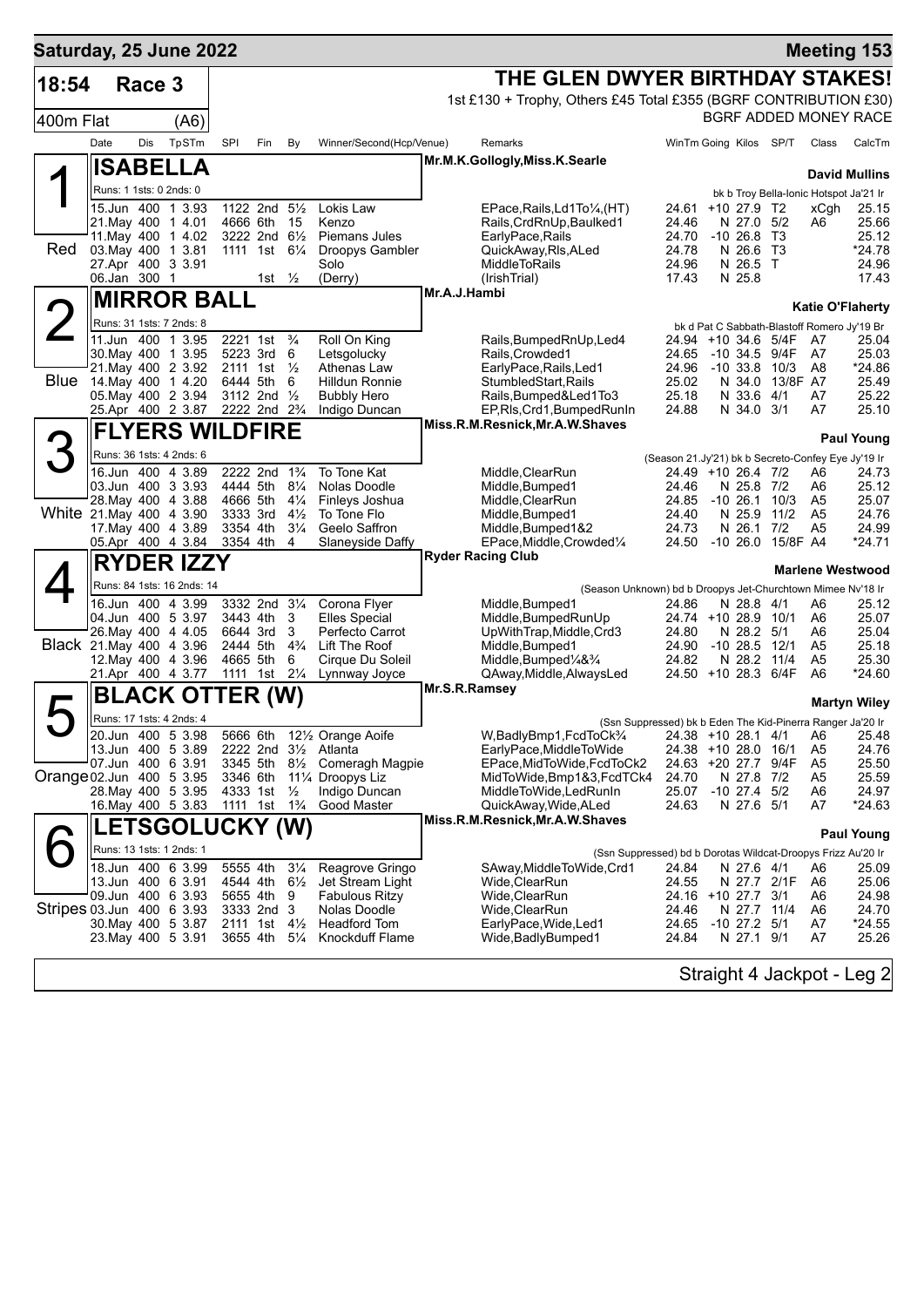| Saturday, 25 June 2022     |                         |        |                                         |            |                                                    |                                  |                                                 |                |                                                                |                |                                                                     |                 |                                      | <b>Meeting 153</b>         |
|----------------------------|-------------------------|--------|-----------------------------------------|------------|----------------------------------------------------|----------------------------------|-------------------------------------------------|----------------|----------------------------------------------------------------|----------------|---------------------------------------------------------------------|-----------------|--------------------------------------|----------------------------|
| 19:12                      |                         | Race 4 |                                         |            |                                                    |                                  |                                                 |                | <b>ASHWELLS GREYHOUND RETIREMENT HOME</b>                      |                |                                                                     |                 |                                      |                            |
|                            |                         |        |                                         |            |                                                    |                                  |                                                 |                | 1st £125, Others £45 Total £350 (BGRF CONTRIBUTION £30)        |                |                                                                     |                 |                                      |                            |
| 400m Flat                  |                         |        | (A7)                                    |            |                                                    |                                  |                                                 |                |                                                                |                | BGRF ADDED MONEY RACE                                               |                 |                                      |                            |
|                            | Date                    | Dis    | TpSTm                                   | <b>SPI</b> | Fin                                                | By                               | Winner/Second(Hcp/Venue)                        |                | Remarks                                                        |                | WinTm Going Kilos SP/T                                              |                 | Class                                | CalcTm                     |
|                            |                         |        | <b>ERRILL SKY</b>                       |            |                                                    |                                  |                                                 |                | Mr.S.D.Carter, Mr.M.E.Wiley                                    |                |                                                                     |                 |                                      | <b>Martyn Wiley</b>        |
|                            |                         |        | Runs: 54 1sts: 8 2nds: 5                |            |                                                    |                                  |                                                 |                |                                                                |                |                                                                     |                 | be d Toolatetosell-Snow Eva Jn'19 Ir |                            |
|                            |                         |        | 14.Jun 400 1 3.94                       |            | 4234 4th                                           | $4\frac{1}{2}$                   | <b>Whatabout Faith</b>                          |                | Rails, Bumped1                                                 | 24.93          | N 32.1 9/2                                                          |                 | A7                                   | 25.29                      |
|                            | 25.May 225 1            |        | 19. May 400 1 3.96                      |            | 5336 6th                                           |                                  | Solo<br>201/4 Perfecto Carrot                   |                | Rails<br>Rails, Bmp1, Blk&Stb3                                 | 14.49<br>24.96 | -5 31.9 T<br>$-10$ 32.3 $7/1$                                       |                 | A7                                   | ReQul 14.44<br>26.47       |
| Red                        |                         |        | 10. May 400 1 3.85                      |            | 1111 1st 41⁄4                                      |                                  | <b>Headford Margo</b>                           |                | QuickAway, Rails, ALed                                         | 24.71          | N 31.6                                                              | 10/1            | A8                                   | *24.71                     |
|                            | 13.Apr 225 2            |        | 04. May 400 1 3.83                      |            | 1122 2nd 6 <sup>3</sup> / <sub>4</sub>             |                                  | Scooby The Hulk<br>Solo                         |                | QAw, Rails, Led To 2, Bmp <sup>1/2</sup><br>Rails              | 24.73<br>14.39 | $-20$ 31.9 T3<br>$-531.1$ T                                         |                 |                                      | ReQul 25.07<br>ReQul 14.34 |
|                            |                         |        | <b>SLANEYSIDE HULK</b>                  |            |                                                    |                                  |                                                 |                | Mr.S.Locke, Mr.A.G. Roberts                                    |                |                                                                     |                 |                                      |                            |
|                            |                         |        | Runs: 120 1sts: 21 2nds: 15             |            |                                                    |                                  |                                                 |                |                                                                |                |                                                                     |                 | <b>Maxine Locke</b>                  |                            |
|                            |                         |        | 20.Jun 400 1 3.97                       |            | 3444 3rd                                           | $4\frac{3}{4}$                   | Phoenix Lou                                     |                | Rails, ClearRun                                                |                | bk d Belles Direction-Mosstown Annie Jy'17 Ir<br>24.57 +10 31.8 7/1 |                 | A7                                   | 25.05                      |
|                            |                         |        | 13.Jun 400 2 3.96                       | 3666 6th   |                                                    | $9\frac{3}{4}$                   | Kellsboro Roly                                  |                | Rails, Baulked <sup>1/4</sup>                                  |                | 24.66 +10 32.2 8/1                                                  |                 | A7                                   | 25.52                      |
| Blue                       |                         |        | 09.Jun 400 2 4.00<br>26. May 400 2 4.02 | 6655 5th   | 4555 4th                                           | 2<br>$5\frac{3}{4}$              | Knockduff Flame<br>Swift Jagged                 |                | SlowAway,Rails<br>SlowAway, Rails                              | 24.79<br>24.60 | N 32.2 12/1<br>N 32.2 10/1                                          |                 | A6<br>A6                             | *24.95<br>25.06            |
|                            |                         |        | 07. May 400 2 3.95                      | 5555 4th   |                                                    | $3\frac{1}{4}$                   | <b>Ballyfore Major</b>                          |                | Rails, Bumped 1 & 1/4                                          | 24.98          | N 31.9                                                              | 10/1            | A5                                   | 25.24                      |
|                            |                         |        | 25.Apr 400 2 4.03                       |            | 6655 3rd                                           | $5\frac{1}{4}$                   | Comeragh Magpie                                 |                | SlowAway, Rails, Crowded2                                      | 24.87          | N 32.4 10/1                                                         |                 | A <sub>5</sub>                       | 25.29                      |
|                            |                         |        | <b>RUSGARS LAD</b>                      |            |                                                    |                                  |                                                 |                | Mr.G.Davies, Mr.R.Drake                                        |                |                                                                     |                 | <b>Katie O'Flaherty</b>              |                            |
| 3                          | Runs: 5 1sts: 0 2nds: 0 |        |                                         |            |                                                    |                                  |                                                 |                |                                                                |                | bd d Superior Panama-Burgess Maxi Sp'20 Ir                          |                 |                                      |                            |
|                            |                         |        | 13.Jun 400 3 3.93                       |            | 5222 3rd                                           | $4\frac{3}{4}$                   | Kellsboro Roly                                  |                | RailsToMiddle, Bumped1                                         |                | 24.66 +10 29.4 6/1                                                  |                 | A7                                   | 25.13                      |
|                            |                         |        | 04.Jun 400 3 4.03<br>26. May 400 3 3.98 | 3333 3rd   | 4666 6th                                           | $7\frac{1}{4}$<br>$8\frac{1}{4}$ | Chers A Dazzler<br>Jet Stream Charm             |                | MiddleToRails, FcdToCk1<br>Middle, BmpRnUp, FcdToCk1           | 24.86<br>24.92 | N 29.4 9/2<br>N 28.8 T3                                             |                 | A7                                   | 25.43<br>25.58             |
| White 18. May 400 2 3.88   |                         |        |                                         |            | 1111 1st                                           | $1\frac{1}{2}$                   | March On Ivy                                    |                | QAway, Middle, ALed                                            | 25.08          | N 28.6 T3                                                           |                 |                                      | $*25.08$                   |
|                            | 11. May 400 1 4.01      |        | 04. May 500 2 3.67                      |            | 3111 4th                                           | $2\frac{1}{2}$                   | Solo<br>Pocket Baba(Hove)                       |                | <b>RailsToMiddle</b><br>EP,LedRunUpToRunIn,Clr <sup>3</sup> /4 | 25.39<br>30.60 | N 29.3 T<br>N 29.7 11/2                                             |                 | A8                                   | 25.39<br>30.80             |
|                            |                         |        | <b>NOWAYXTRA</b>                        |            |                                                    |                                  |                                                 |                | Mr.T.Lambourne                                                 |                |                                                                     |                 |                                      |                            |
|                            |                         |        | Runs: 21 1sts: 3 2nds: 5                |            |                                                    |                                  |                                                 |                |                                                                |                |                                                                     |                 | <b>Maxine Locke</b>                  |                            |
|                            |                         |        | 18.Jun 400 4 3.90                       |            | 2222 2nd 31/4                                      |                                  | <b>Blakes Boher</b>                             |                | QAway, Middle, Handy 2To 3                                     | 24.79          | bkw d Droopys Buick-Bold And Free Au'19 Ir<br>N 32.6 9/1            |                 | A7                                   | 25.05                      |
|                            |                         |        | 11.Jun 400 4 4.05                       |            | 6555 5th                                           | $3\frac{1}{4}$                   | <b>Mirror Ball</b>                              |                | Middle, Bumped Run Up                                          |                | 24.94 +10 32.5 9/2                                                  |                 | A7                                   | 25.30                      |
| Black 31. May 400 4 3.85   |                         |        | 06.Jun 400 5 3.90                       |            | 2343 3rd 2 <sup>3</sup> / <sub>4</sub><br>1122 1st | $\frac{3}{4}$                    | Coolruss John<br>Patagonia                      |                | MiddleToWide, Blk1, Bumped4<br>QAw,Mid,LedTo2&FromRnIn         | 25.19<br>25.08 | N 32.0 4/1<br>N 31.9 4/1                                            |                 | A7<br>A8                             | 25.41<br>25.08             |
|                            |                         |        | 23. May 400 4 3.88                      |            | 2222 2nd 11/4                                      |                                  | Trapstyle Flash                                 |                | EPace, Mid, FcdTCk1/4                                          | 25.12          | N 31.5 9/4F                                                         |                 | A8                                   | 25.22                      |
|                            |                         |        | 11.Apr 400 4 3.83                       |            | 1111 1st $3\frac{1}{4}$                            |                                  | <b>Bonville Lemon</b>                           | Mr.S.Locke     | QuickAway,Middle,ALed                                          | 24.78          | N 31.4                                                              | 13/8F A9        |                                      | *24.78                     |
|                            |                         |        | <b>KILLIANS GLORY (W)</b>               |            |                                                    |                                  |                                                 |                |                                                                |                |                                                                     |                 | <b>Maxine Locke</b>                  |                            |
| 5                          |                         |        | Runs: 82 1sts: 12 2nds: 9               |            |                                                    |                                  |                                                 |                |                                                                |                | bk d Kinloch Brae-Rastafari Gem Oc'18 Ir                            |                 |                                      |                            |
|                            |                         |        | 18.Jun 400 5 4.05<br>13.Jun 400 6 3.90  | 2444 4th   | 5666 6th                                           | 5                                | 71/ <sub>2</sub> Blakes Boher<br>Kellsboro Roly |                | SlowAway, Wide<br>Wide, ClearRun                               | 24.79          | 24.66 +10 33.9 9/2                                                  | N 33.3 7/1 A7   | A7                                   | 25.38<br>25.15             |
|                            |                         |        | 04.Jun 400 6 3.93                       |            | 3311 1st                                           | 3                                | Young Lucky                                     |                | Wide,Led2                                                      | 24.89          |                                                                     | N 34.0 11/8F A8 |                                      | *24.89                     |
| Orange 28 May 400 5 3.86   |                         |        | 23. May 400 6 3.95                      | 2554 4th   | 5666 6th                                           | $2\frac{3}{4}$<br>$6\frac{3}{4}$ | <b>Tober Minamino</b><br><b>Bubbly Rockstar</b> |                | Wide,ClearRun<br>Wide,ClearRun                                 | 24.83<br>24.72 | N 33.7 10/1<br>N 34.0 4/1                                           |                 | A7<br>A7                             | 25.04<br>25.25             |
|                            |                         |        | 14. May 400 6 4.00                      |            | 5666 6th                                           | $5\frac{1}{4}$                   | Lynnway Joyce                                   |                | Wide, Clear Run                                                | 24.84          | $-10$ 33.7 $7/1$                                                    |                 | A7                                   | 25.16                      |
|                            | NO.                     |        | <b>OVERLAP (W)</b>                      |            |                                                    |                                  |                                                 | Mr.C.Creighton |                                                                |                |                                                                     |                 |                                      | <b>Jean Liles</b>          |
|                            |                         |        | Runs: 40 1sts: 6 2nds: 1                |            |                                                    |                                  |                                                 |                |                                                                |                | bk d Kinloch Brae-Percys On Fire Au'19 Ir                           |                 |                                      |                            |
|                            |                         |        | 18.Jun 400 6 3.95                       |            | 3666 4th                                           | $6\frac{1}{2}$                   | <b>Brennans James</b>                           |                | SAw,MidToWide,FcdToCk3/4                                       | 24.51          | N 28.3 7/2                                                          |                 | A7                                   | 25.03                      |
|                            | 06.Jun 270 5            |        | 11.Jun 400 5 4.01                       | 1-3-       | 4666 4th<br>3rd                                    | $2\frac{1}{2}$<br>$6\frac{1}{4}$ | <b>Mirror Ball</b><br>Hawthorn Best(Towc)       |                | MidToWide, BmpRnUp&1<br>Wide,QAw                               | 16.09          | 24.94 +10 28.5 9/2<br>N 28.6 T3                                     |                 | A7<br>Intro                          | 25.24<br>16.58             |
| Stripes 28. May 400 6 3.80 |                         |        |                                         |            | 1111 1st                                           | $1\frac{1}{4}$                   | Fermoy Ivy                                      |                | QuickAway, Wide, AlwaysLed                                     | 24.82          | N 28.7 11/2                                                         |                 | A <sub>8</sub>                       | *24.82                     |
|                            |                         |        | 23. May 400 6 4.00                      |            | 5455 4th                                           | $7\frac{1}{4}$                   | <b>Fabulous Ritzy</b>                           |                | Wide,Bumped1                                                   | 24.55          | N 28.6 8/1                                                          |                 | A <sub>8</sub>                       | 25.13                      |
|                            |                         |        | 18. May 400 6 3.95                      |            | 1111 1st $7\frac{1}{2}$                            |                                  | Xmas Jet                                        |                | QuickAway, Wide, ALed                                          | 25.17          | N 28.6 T4                                                           |                 | xFall                                | 25.17                      |
|                            |                         |        |                                         |            |                                                    |                                  |                                                 |                |                                                                |                | Straight 4 Jackpot - Leg 3                                          |                 |                                      |                            |
|                            |                         |        |                                         |            |                                                    |                                  |                                                 |                |                                                                |                |                                                                     |                 |                                      |                            |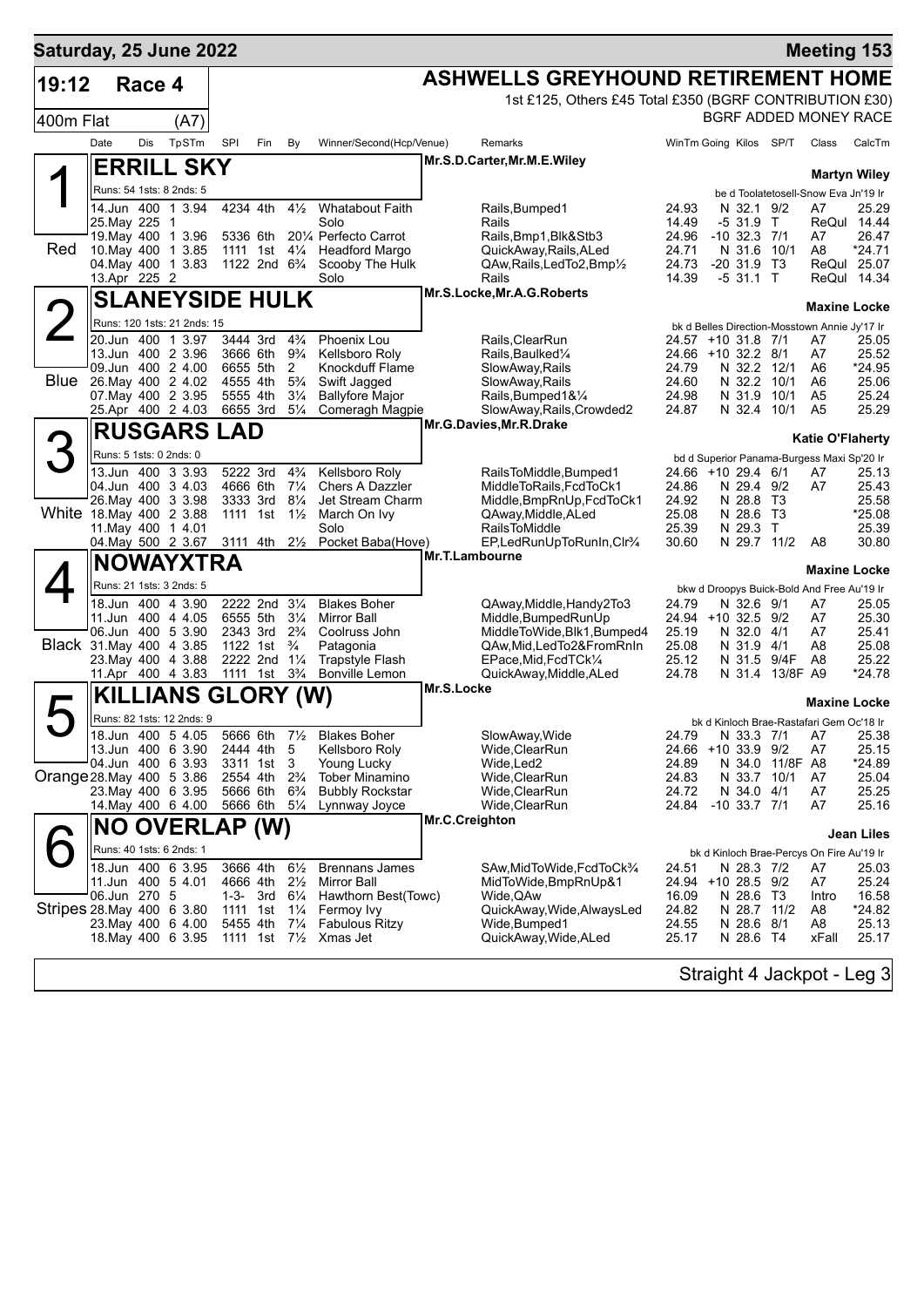|             | Saturday, 25 June 2022    |                                          |                                      |                                  |                                                                       |             |                                                                                        |                |                                           |                          | <b>Meeting 153</b>                                            |                     |
|-------------|---------------------------|------------------------------------------|--------------------------------------|----------------------------------|-----------------------------------------------------------------------|-------------|----------------------------------------------------------------------------------------|----------------|-------------------------------------------|--------------------------|---------------------------------------------------------------|---------------------|
| 19:32       |                           | Race 5                                   |                                      |                                  |                                                                       |             | <b>RETIRED GREYHOUNDS LOVE SOFAS</b>                                                   |                |                                           |                          |                                                               |                     |
|             |                           |                                          |                                      |                                  |                                                                       |             | 1st £100, Others £40 Total £300 (BGRF CONTRIBUTION £30)                                |                |                                           |                          | BGRF ADDED MONEY RACE                                         |                     |
| 400m Flat   |                           | (A11)                                    |                                      |                                  |                                                                       |             |                                                                                        |                |                                           |                          |                                                               |                     |
|             | Date<br>Dis               | TpSTm                                    | SPI<br>Fin                           | By                               | Winner/Second(Hcp/Venue)                                              |             | Remarks                                                                                |                | WinTm Going Kilos SP/T                    |                          | Class                                                         | CalcTm              |
|             |                           |                                          | <b>MUSTANG MURRAY</b>                |                                  |                                                                       |             | Mr.T.Brown, Mr.R.G.S.Sans, Mr.C.J.Turner                                               |                |                                           |                          |                                                               | <b>Jean Liles</b>   |
|             |                           | Runs: 75 1sts: 13 2nds: 21               |                                      |                                  |                                                                       |             |                                                                                        |                |                                           |                          | bd d Just The Best-Mustang Chick Jy'18 Ir                     |                     |
|             |                           | 16.Jun 400 1 3.90                        | 1112 2nd Nk                          |                                  | <b>Bonville Rex</b>                                                   |             | QAw,RIsTMid,LdTo3,ChINrLn                                                              |                | 24.91 +10 29.9 11/4                       |                          | A11                                                           | $*25.04$            |
|             |                           | 06.Jun 400 1 3.97                        | 2222 2nd $2\frac{1}{2}$              |                                  | <b>Blakes Seven</b>                                                   |             | Rails, Every Chance                                                                    | 24.98          | $-10$ 30.3 $2/1$                          |                          | A11                                                           | 25.08               |
| Red         |                           | 30. May 400 1 3.95<br>21. May 400 1 3.89 | 1666 6th<br>1323 2nd SH              |                                  | 13 <sup>3</sup> / <sub>4</sub> Indian Skimmer<br><b>Storys Aspect</b> |             | QuickAway, Rails, Crowded2<br>QAway, Rails, Challenged Fr4                             | 25.13<br>25.09 | $-10, 30.6, 4/1$                          | N 30.8 11/4              | A10<br>A10                                                    | 26.13<br>25.10      |
|             |                           | 17 May 400 1 3.94                        | 2113 3rd                             | $3\frac{3}{4}$                   | <b>Spirit Patriot</b>                                                 |             | EP, Rails, Led Run Up To Bmp3                                                          | 25.03          | N 30.8                                    |                          | 11/10FA10                                                     | 25.33               |
|             |                           | 09. May 400 2 3.98                       | 3234 4th                             | $5\frac{1}{4}$                   | <b>Puttfor Moretti</b>                                                |             | Rails, BumpedStart&1                                                                   | 25.11          |                                           | N 30.5 8/1               | A10                                                           | 25.52               |
|             |                           | <b>GULLYS HOPE</b>                       |                                      |                                  |                                                                       |             | Miss.L.Barnes, Mr.I.J.Gullefer                                                         |                |                                           |                          |                                                               | <b>Martyn Wiley</b> |
|             | Runs: 1 1sts: 0 2nds: 1   |                                          |                                      |                                  |                                                                       |             |                                                                                        |                |                                           |                          |                                                               |                     |
|             |                           | 14.Jun 400 24.09                         | 4332 2nd 3                           |                                  | Doug The Slug                                                         |             | MiddleToRails,HandyTo4                                                                 | 25.22          |                                           |                          | bk d Droopys Sydney-Chopchop Hope Ja'21 Br<br>N 32.9 11/4 A11 | 25.46               |
|             | 08.Jun 400 3 4.09         |                                          |                                      |                                  | Solo                                                                  |             | SwervedStart,MidTRIs                                                                   | 25.31          |                                           | N 33.4 T                 |                                                               | $*25.31$            |
| <b>Blue</b> |                           | 18. May 400 2 4.05                       | 3333 3rd 7                           |                                  | <b>Tober Minamino</b>                                                 |             | SlowAway, RailsToMiddle                                                                | 24.89          |                                           | N 33.6 T3                |                                                               | 25.45               |
|             |                           | 11. May 400 3 4.08<br>04. May 400 3 4.18 | 3222 3rd 7                           |                                  | Kilcurra Luna<br>Solo                                                 |             | SlowAway, MiddleToRails<br><b>MiddleToRails</b>                                        | 25.16<br>25.59 | $-10$ 33.0 T3<br>$-10$ 32.4 T             |                          |                                                               | 25.62<br>25.49      |
|             |                           | 27.Apr 400 4 4.24                        |                                      |                                  | Solo                                                                  |             | <b>MiddleToRails</b>                                                                   | 25.63          |                                           | N 32.5 T                 |                                                               | 25.63               |
|             |                           |                                          | <b>KINCORA HOPE</b>                  |                                  |                                                                       |             | Mr.M.E.Wiley                                                                           |                |                                           |                          |                                                               |                     |
| 3           |                           | Runs: 46 1sts: 4 2nds: 8                 |                                      |                                  |                                                                       |             |                                                                                        |                |                                           |                          |                                                               | <b>Martyn Wiley</b> |
|             |                           | 16.Jun 400 3 3.97                        | 4333 3rd                             | $5\frac{3}{4}$                   | <b>Bonville Rex</b>                                                   |             | (Ssn Suppressed) be b Blades Of Hope-Ballymac Wardy Ja'19 Ir<br>RailsToMiddle, Bumped1 |                | 24.91 +10 28.6 5/2                        |                          | A11                                                           | 25.46               |
|             |                           | 31 May 400 4 3.99                        | 5553 3rd                             | $7\frac{3}{4}$                   | Wichita Lineman                                                       |             | Middle, Bumped 1                                                                       | 24.95          |                                           | N 28.8 3/1               | A10                                                           | 25.57               |
|             |                           | 23. May 400 4 3.95                       | 2111 2nd Nk                          |                                  | Pelorus                                                               |             | EPace, Mid, Led 1 To Near Line                                                         | 25.09          |                                           |                          | -10 29.0 15/8F A10                                            | 25.02               |
|             | White 17 May 400 4 3.90   |                                          | 2566 6th                             | 8                                | Some Freedom                                                          |             | EP, MidToRIs, Bmp1, Stb2                                                               | 25.18          | N 28.9                                    | 9/2                      | A10                                                           | 25.81               |
|             |                           | 12. May 400 4 3.94<br>16.Apr 400 3 3.92  | 5555 5th<br>2111 1st                 | $8\frac{3}{4}$<br>$2\frac{3}{4}$ | Its The Best<br>Indian Skimmer                                        |             | MiddleToRails, FcdToCk3<br>EPace, Middle, Led1                                         | 24.79<br>25.03 | N 28.4<br>$-2028.4$                       | 9/2<br>9/4               | A10<br>A11                                                    | 25.49<br>$*24.83$   |
|             |                           |                                          | <b>MILBOW SWIFTY</b>                 |                                  |                                                                       |             | Mr.K.D.C.Bowmaster, Mr.P.W.Miles                                                       |                |                                           |                          |                                                               |                     |
|             |                           |                                          |                                      |                                  |                                                                       |             |                                                                                        |                |                                           |                          | <b>Marlene Westwood</b>                                       |                     |
|             |                           | Runs: 54 1sts: 7 2nds: 10                |                                      |                                  |                                                                       |             |                                                                                        |                |                                           |                          | bd d Eden The Kid-Swift Direct Mr'19 Ir                       |                     |
|             |                           | 18.Jun 400 4 4.02<br>04.Jun 400 4 4.05   | 2334 4th<br>5666 5th                 | 6<br>$5\frac{1}{4}$              | She Said What<br><b>Highway Lass</b>                                  |             | Middle, BmpRunUp, Crd3<br>Middle, Bumped <sup>3</sup> /4                               |                | 24.79 +10 30.7 7/2<br>24.97 +10 29.7 5/2J |                          | A11<br>A11                                                    | 25.37<br>25.49      |
|             |                           | 28. May 400 3 4.06                       | 6655 4th                             | $2\frac{1}{2}$                   | Chopchop Blaze                                                        |             | SAway, MidToRails, BmpRnUp                                                             | 25.24          | $-2029.85/1$                              |                          | A11                                                           | 25.24               |
|             | Black 17 May 400 3 4.04   |                                          | 3222 2nd $\frac{1}{2}$               |                                  | <b>Looking Glass</b>                                                  |             | MidToRails, Bumped 1, RanOn                                                            | 25.32          | N 29.8                                    | 2/1                      | A11                                                           | 25.36               |
|             |                           | 09. May 400 4 4.06<br>25.Apr 400 4 4.08  | 6433 2nd 4<br>6665 5th 71/2          |                                  | To Tone Chloe<br>Trapstyle Titch                                      |             | SlowAway,Middle,RanOn<br>SAw,Mid,Crd&FcdWide1&¾                                        | 24.90<br>25.25 |                                           | N 28.9 9/1<br>N 28.7 9/2 | A11<br>A11                                                    | *25.22<br>25.85     |
|             |                           |                                          |                                      |                                  |                                                                       |             | <b>Hard Done By Syndicate</b>                                                          |                |                                           |                          |                                                               |                     |
|             |                           | <b>MELVILLE</b>                          | KIZZY (W)                            |                                  |                                                                       |             |                                                                                        |                |                                           |                          |                                                               | John Simpson        |
|             |                           | Runs: 37 1sts: 4 2nds: 1                 |                                      |                                  |                                                                       |             | (Season 16.Jy'21) bk b Kingsmill Messi-Tell Me Lizzie Au'18 Ir                         |                |                                           |                          |                                                               |                     |
|             |                           | 14.Jun 400 5 3.83                        | 1111 2nd <sup>3</sup> / <sub>4</sub> |                                  | Harris Hurricane                                                      |             | QAw,MidToWide,LdToRunIn 25.07                                                          |                |                                           |                          | N 30.3 16/1 A11 *25.13                                        |                     |
|             | 30. May 400 4 4.01        | 08.Jun 400 5 3.98                        | 1222 2nd 5<br>366<br>DNF -           |                                  | Dashing Derrin<br><b>Tuxedo Rapid</b>                                 |             | QAway, MidTWide, Bmp1<br>MidToWide,Crowded&Fell1                                       | 25.02<br>25.40 | $-10$ 30.6 25/1                           | N 30.3 T3                | xFall<br>A11                                                  | 25.42<br>0.00       |
|             | Orange 23. May 400 4 4.03 |                                          | 3555 6th                             |                                  | 11% Babyitsyou                                                        |             | Mid, Bmp1, Blk1/4, CrdRunIn                                                            | 25.13          | N 30.4                                    | 16/1                     | A11                                                           | 26.06               |
|             |                           | 16 May 400 5 4.00                        | 4666 6th                             | $8\frac{1}{2}$                   | Young Belle                                                           |             | Middle, ToWide, Bumped1/4                                                              | 25.30          |                                           | N 30.4 9/1               | A11                                                           | 25.97               |
|             |                           | 05. May 400 5 4.04                       | 6455 5th                             | 7                                | Some Freedom                                                          | Mr.D.P.Webb | MiddleToWide,ClearRun                                                                  | 25.22          |                                           | N 30.1 16/1              | A11                                                           | 25.78               |
|             |                           |                                          | ORANGE NIAMH (W)                     |                                  |                                                                       |             |                                                                                        |                |                                           |                          | <b>Marlene Westwood</b>                                       |                     |
|             | Runs: 1 1sts: 0 2nds: 1   |                                          |                                      |                                  |                                                                       |             |                                                                                        |                |                                           |                          | bk b Droopys Cain-Orange Maeve De'20 Ir                       |                     |
|             |                           | 18.Jun 400 6 4.04                        | 6442 2nd 4                           |                                  | She Said What                                                         |             | SlowAway, Wide                                                                         |                | 24.79 +10 26.5 7/4F                       |                          | A11                                                           | *25.21              |
|             |                           | 08.Jun 400 6 4.08                        | 2333 3rd 71/2                        |                                  | <b>Newinn Ellie</b>                                                   |             | SlowAway, Wide                                                                         | 24.91          |                                           | N 26.7 T3                |                                                               | 25.51               |
|             | Stripes 18 May 400 4 3.99 | 25. May 400 6 3.95                       | 2222 2nd 2                           |                                  | Concord One<br>Solo                                                   |             | Wide, ClearRun<br>Wide, Stumbled4                                                      | 25.19<br>25.91 | $-10$ 27.3 T3                             | N 27.3 T                 | Nvice                                                         | 25.25<br>25.91      |
|             |                           |                                          |                                      |                                  |                                                                       |             |                                                                                        |                |                                           |                          |                                                               |                     |

Straight 4 Jackpot - Leg 4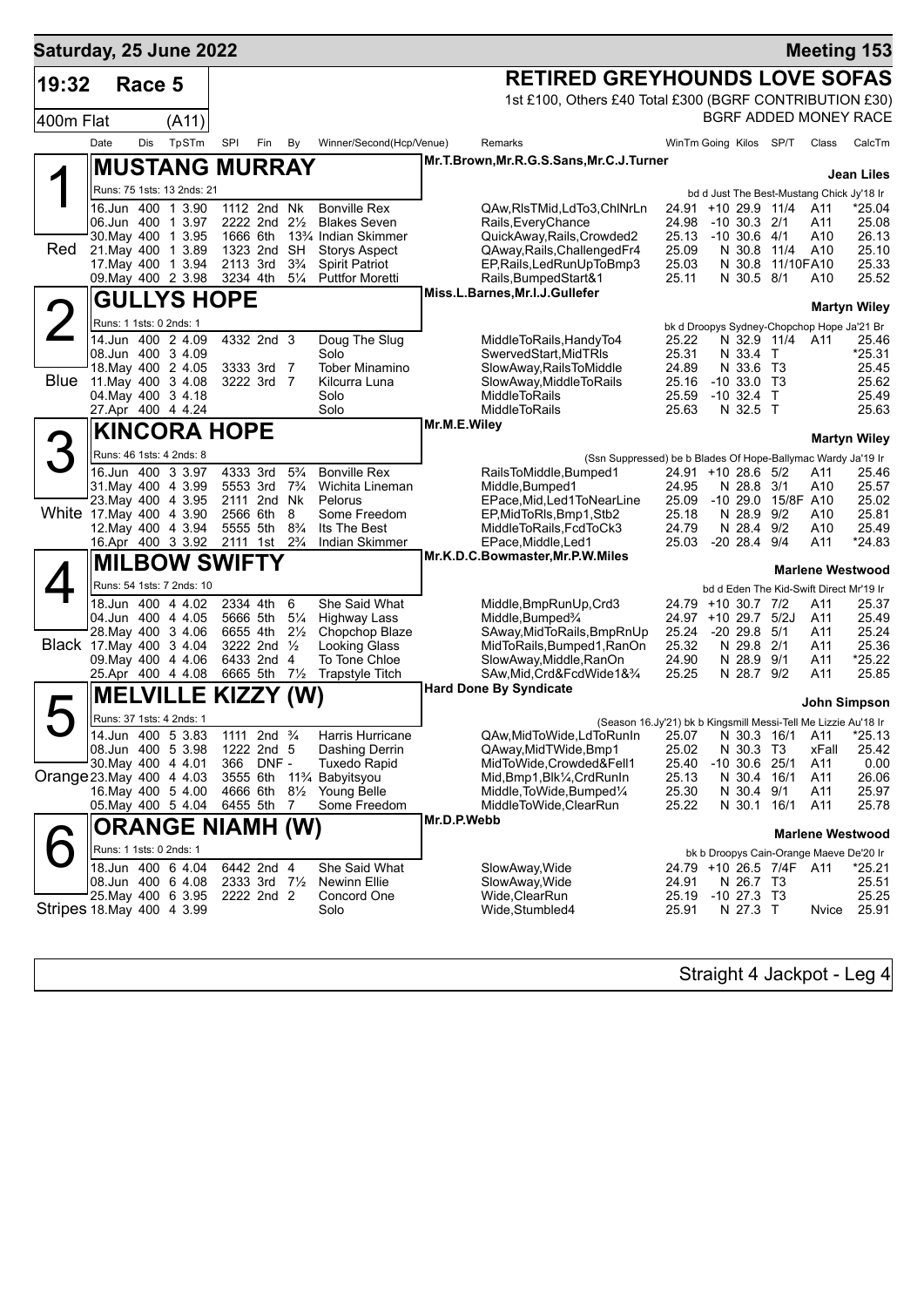| Saturday, 25 June 2022          |                         |            |                                          |                      |                                                         |                                  |                                           |                |                                                                                  |                                            |                                  |                            |                                                  | <b>Meeting 153</b>                           |
|---------------------------------|-------------------------|------------|------------------------------------------|----------------------|---------------------------------------------------------|----------------------------------|-------------------------------------------|----------------|----------------------------------------------------------------------------------|--------------------------------------------|----------------------------------|----------------------------|--------------------------------------------------|----------------------------------------------|
| 19:52                           |                         | Race 6     |                                          |                      |                                                         |                                  |                                           |                | DONATE YOUR OLD DUVETS FOR OUR RETIRED GREYHOUNDS                                |                                            |                                  |                            |                                                  |                                              |
|                                 |                         |            |                                          |                      |                                                         |                                  |                                           |                | 1st £140, Others £50 Total £390 (BGRF CONTRIBUTION £30)                          |                                            |                                  |                            |                                                  |                                              |
| 400m Flat                       |                         |            | (A4)                                     |                      |                                                         |                                  |                                           |                |                                                                                  |                                            |                                  |                            |                                                  | BGRF ADDED MONEY RACE                        |
|                                 | Date                    | <b>Dis</b> | TpSTm                                    | SPI                  | Fin                                                     | By                               | Winner/Second(Hcp/Venue)                  |                | Remarks                                                                          | WinTm Going Kilos SP/T                     |                                  |                            | Class                                            | CalcTm                                       |
|                                 | <b>KIRRARY</b>          |            |                                          |                      |                                                         |                                  |                                           |                | Miss.R.M.Resnick, Mr.A.W.Shaves                                                  |                                            |                                  |                            |                                                  |                                              |
|                                 |                         |            | Runs: 19 1sts: 3 2nds: 4                 |                      |                                                         |                                  |                                           |                |                                                                                  |                                            |                                  |                            |                                                  | <b>Paul Young</b>                            |
|                                 | 14.Jun 400              |            | 1 3.86                                   | 3112 3rd             |                                                         | $4\frac{1}{2}$                   | Ardera Siskin                             |                | Rails, Led 1 To Crowded 3/4                                                      | 24.12 +10 35.2 9/2                         |                                  |                            | be d Ballymac Bolger-Amanita Chic Sp'19 Ir<br>A4 | *24.58                                       |
|                                 |                         |            | 09.Jun 400 1 3.92                        |                      | 3332 2nd Nk                                             |                                  | Geelo Saffron                             |                | Rails, Crd1/4, ChlNearLn                                                         | 24.52 +10 35.0 6/1                         |                                  |                            | A3                                               | 24.65                                        |
| Red                             |                         |            | 28. May 400 2 3.96<br>21. May 400 2 4.04 | 5544 4th<br>5333 3rd |                                                         | $6\frac{1}{2}$<br>$5\frac{3}{4}$ | <b>Milltown Jack</b><br>Urry Up Alex      |                | SAway, Rails, Bumped1<br>SAway, Rails, Bumped1                                   | 24.58<br>24.83                             | N 34.9<br>$-10,35.0$             | 7/2<br>5/2F                | A3<br>A3                                         | 25.10<br>25.19                               |
|                                 |                         |            | 07. May 400 1 3.89                       | 4321 1st             |                                                         | <b>SH</b>                        | Miss Nightingale                          |                | Rails, Led 3                                                                     | 24.79                                      | N 34.6                           | 2/1F                       | A4                                               | 24.79                                        |
|                                 |                         |            | 25.Apr 400 1 3.95                        | 4333 4th             |                                                         | $5\frac{1}{2}$                   | Canya Boy                                 | Mr.J.L.Mercer  | Rails, Crowded1                                                                  | 24.42                                      | N 34.4                           | 9/4J                       | A4                                               | 24.86                                        |
|                                 |                         |            | <b>KEANES MACHINE</b>                    |                      |                                                         |                                  |                                           |                |                                                                                  |                                            |                                  |                            |                                                  | <b>Marlene Westwood</b>                      |
|                                 | Runs: 4 1sts: 0 2nds: 1 |            |                                          |                      |                                                         |                                  |                                           |                |                                                                                  |                                            |                                  |                            | bk d Confident Rankin-Emers Diva Au'20 Ir        |                                              |
|                                 |                         |            | 13.Jun 400 1 3.96<br>05.Jun 500 2 4.36   |                      | 5444 2nd 11/4<br>2222 2nd 3 <sup>3</sup> / <sub>4</sub> |                                  | Rough Wonder<br>Orange Josie(Towc)        |                | RIsTMid, MvdOff&Bmp1, RanOn 24.52 +10 33.2 11/4<br>Rails                         | 30.12                                      | N 33.1 T2                        |                            | A3<br>Intro                                      | 24.72<br>30.43                               |
|                                 |                         |            | 24. May 400 1 3.98                       |                      | 6566 6th                                                | 6                                | Dinnys Pet                                |                | SlowAway, Rails, FcdTCk2                                                         | 24.51                                      | $-10.33.4$                       | 9/4                        | A3                                               | 24.88                                        |
| Blue                            |                         |            | 16. May 400 1 3.98<br>10. May 400 1 3.92 | 6444 4th             | 5666 5th 15                                             | $2\frac{3}{4}$                   | <b>Bubbly Mischief</b><br>Scooby The Hulk |                | Rails, Crowded <sup>1</sup> / <sub>4</sub><br>SAw, Rails, Badly Baulked1         | 24.65<br>24.23                             | $-10$ 33.0 $4/1$<br>N 32.9 5/2J  |                            | A3<br>A <sub>3</sub>                             | 24.77<br>25.43                               |
|                                 |                         |            | 04. May 400 2 3.91                       |                      |                                                         |                                  | Solo                                      |                | Rails, (HandTime)                                                                | 24.73                                      | $-10,32.6$ T                     |                            |                                                  | $*24.63$                                     |
|                                 |                         |            | <b>FABULOUS BLING</b>                    |                      |                                                         |                                  |                                           |                | Mr.D.P.Firmager                                                                  |                                            |                                  |                            |                                                  |                                              |
|                                 | Runs: 0 1sts: 0 2nds: 0 |            |                                          |                      |                                                         |                                  |                                           |                |                                                                                  |                                            |                                  |                            |                                                  | <b>David Mullins</b>                         |
|                                 |                         |            | 15.Jun 400 2 3.91                        |                      | 2111 1st                                                | $4\frac{1}{4}$                   | Feora Sasha                               |                | (Season 24.Mr'22) bk b Magic Sprite-Buckos Lass Ja'21 Br<br>EPace, RIsTMid, Led1 | 24.54 +10 25.6 T3                          |                                  |                            |                                                  | $*24.64$                                     |
|                                 |                         |            | 08.Jun 400 3 3.81                        |                      | 1111 1st 21/ <sub>4</sub>                               |                                  | Michelles Jill                            |                | QAway, Mid TRIs, ALd                                                             | 24.94                                      | N 25.3 T3                        |                            |                                                  | 24.94                                        |
| White                           |                         |            | 01.Jun 400 4 3.87                        |                      |                                                         |                                  | Solo                                      |                | Middle, Very Wide2                                                               | 25.09                                      | N 26.3 T                         |                            | Nvice                                            | 25.09                                        |
|                                 |                         |            |                                          |                      |                                                         |                                  |                                           |                |                                                                                  |                                            |                                  |                            |                                                  |                                              |
|                                 |                         |            |                                          |                      |                                                         |                                  |                                           | Mr.D.C.Ball    |                                                                                  |                                            |                                  |                            |                                                  |                                              |
|                                 |                         |            | <b>NOT SO SILENT</b>                     |                      |                                                         |                                  |                                           |                |                                                                                  |                                            |                                  |                            |                                                  | <b>Gemma Evans</b>                           |
|                                 |                         |            | Runs: 12 1sts: 4 2nds: 2                 |                      |                                                         |                                  |                                           |                |                                                                                  |                                            |                                  |                            |                                                  | bd d Ballymac Best-Trumpers Mochara Au'20 Ir |
|                                 |                         |            | 18.Jun 400 5 3.83<br>13.Jun 400 5 3.81   |                      | 1111 1st<br>2111 1st 4 <sup>3</sup> / <sub>4</sub>      | $4\frac{1}{2}$                   | <b>Crystal Pearl</b><br>Young Telex       |                | QAway,MidToWide,ALed,Crd1<br>EP, MidToWide, LedRunUp                             | 24.62<br>24.40 +10 32.9                    |                                  | N 33.0 11/4 A5<br>10/11FA7 |                                                  | 24.62<br>$*24.50$                            |
|                                 |                         |            | 03.Jun 400 5 3.85                        | 2223 3rd             |                                                         | 2                                | Herecomesthesun                           |                | EPaceMidToWide, Bumped1                                                          | $24.50 + 10.33.0$                          |                                  | 7/4F                       | - A7                                             | 24.75                                        |
| <b>Black</b> 30. May 400 5 3.97 |                         |            | 21. May 400 5 3.99                       | 6665 5th             | 4332 2nd <sup>3</sup> / <sub>4</sub>                    | 4                                | Crypto Crash<br><b>Brindle Chief</b>      |                | MiddleToWide.RanOn<br>Wide, Bumped 1, Crowded 3                                  | 24.87<br>25.17                             | $-10.32.3$<br>$-10.32.9$         | 10/3<br>11/4               | A7<br>A7                                         | 24.83<br>25.38                               |
|                                 |                         |            | 16. May 400 5 3.89                       |                      | 2111 1st 11/ <sub>2</sub>                               |                                  | <b>Bonville Lemon</b>                     |                | EP.MidToWide,Bumped&Led1                                                         | 24.75                                      | N 32.4 9/4F                      |                            | A8                                               | 24.75                                        |
|                                 | BIT                     |            | <b>VIEW GLIDER (W)</b>                   |                      |                                                         |                                  |                                           | Miss.M.L.Locke |                                                                                  |                                            |                                  |                            |                                                  | <b>Maxine Locke</b>                          |
|                                 |                         |            | Runs: 34 1sts: 5 2nds: 5                 |                      |                                                         |                                  |                                           |                |                                                                                  |                                            |                                  |                            | bk d Sparta Maestro-Coolowen Goldie Oc'19 Ir     |                                              |
|                                 |                         |            | 20.Jun 400 5 3.90                        |                      | 5654 3rd                                                | $3\frac{1}{4}$                   | Piemans Jules                             |                | MiddleToWide, Bumped1                                                            | 24.45 +10 30.8                             |                                  | 7/2                        | A4                                               | 24.81                                        |
|                                 |                         |            | 06.Jun 400 5 3.84                        |                      | 3543 3rd<br>3544 3rd 2 <sup>3</sup> / <sub>4</sub>      | $2\frac{1}{4}$                   | <b>Gump Express</b>                       |                | Wide, Bumped 1/4&4, RanOn                                                        | 24.58                                      | N 31.5 5/2F                      |                            | A3                                               | 24.75                                        |
| Orange 28. May 400 5 3.87       |                         |            | 02.Jun 400 5 3.92                        |                      | 3654 2nd 3                                              |                                  | Droopys Gambler<br>Kingdom Diva           |                | Wide,Crowded1<br>EPace, Wide, Crd1, Bmp <sup>3</sup> /4                          | 24.43<br>24.52                             | N 31.3 10/3<br>$-10$ 31.3 $2/1F$ |                            | A3<br>A3                                         | 24.65<br>24.66                               |
|                                 |                         |            | 23. May 400 5 3.86                       |                      | 1344 3rd 4                                              |                                  | We                                        |                | QuickAway,Wide,Bumped1/4                                                         | 24.37                                      | N 31.7 11/1                      |                            | A <sub>3</sub>                                   | 24.69                                        |
|                                 |                         |            | 18. May 400 5 3.88                       |                      | 1111 1st 6 <sup>3</sup> / <sub>4</sub>                  |                                  | Ardera Siskin                             | Mr.J.G.Brooke  | QuickAway, Wide, ALed                                                            | 24.52                                      | N 31.8 T3                        |                            |                                                  | ReQul *24.52                                 |
|                                 |                         |            |                                          |                      |                                                         |                                  | ORANGE ANDERSON (W)                       |                |                                                                                  |                                            |                                  |                            |                                                  | <b>Marlene Westwood</b>                      |
|                                 |                         |            | Runs: 29 1sts: 4 2nds: 6                 |                      |                                                         |                                  |                                           |                |                                                                                  |                                            |                                  |                            |                                                  | bk d Laughil Blake-Orange Theresa Oc'19 Ir   |
|                                 |                         |            | 21.Jun 400 6 3.93<br>13.Jun 400 6 3.91   |                      | 5333 2nd 41/2<br>3333 4th 4 <sup>3</sup> / <sub>4</sub> |                                  | <b>Union Blues</b><br>Rough Wonder        |                | Wide, ClearRun<br>Wide, ClearRun                                                 | 24.52 -10 33.1 5/2F<br>24.52 +10 33.5 10/3 |                                  |                            | A3<br>A3                                         | 24.78<br>25.00                               |
|                                 |                         |            | 06.Jun 400 5 3.86                        |                      | 2244 4th 4                                              |                                  | Mendthebend                               |                | EP,Wide,Bmp&Ld1ToBmp1/4                                                          | 24.82 -10 32.7 7/2                         |                                  |                            | A3                                               | 25.03                                        |
| Stripes 26. May 500 6 4.27      |                         |            |                                          |                      | 2222 2nd 21/2                                           |                                  | Orange Helen(Towc)                        |                | Wide                                                                             | 30.20 +10 32.9 T2                          |                                  |                            | Intro                                            | 30.51                                        |
|                                 | 18. May 270 6           |            | 16.Apr 400 5 3.87                        |                      | 2-2- 1st Hd<br>4532 2nd 2                               |                                  | Orange Helen(Towc)<br>Sporting Bianca     |                | Wide,LedNrLn<br>Wide, Bumped1                                                    | 16.33<br>24.47                             | +5 32.1 T2                       | N 32.1 11/4C A2            | Intro                                            | 16.38<br>$*24.63$                            |
|                                 |                         |            |                                          |                      |                                                         |                                  |                                           |                |                                                                                  |                                            |                                  |                            |                                                  |                                              |
|                                 |                         |            |                                          |                      |                                                         |                                  |                                           |                |                                                                                  |                                            |                                  |                            |                                                  |                                              |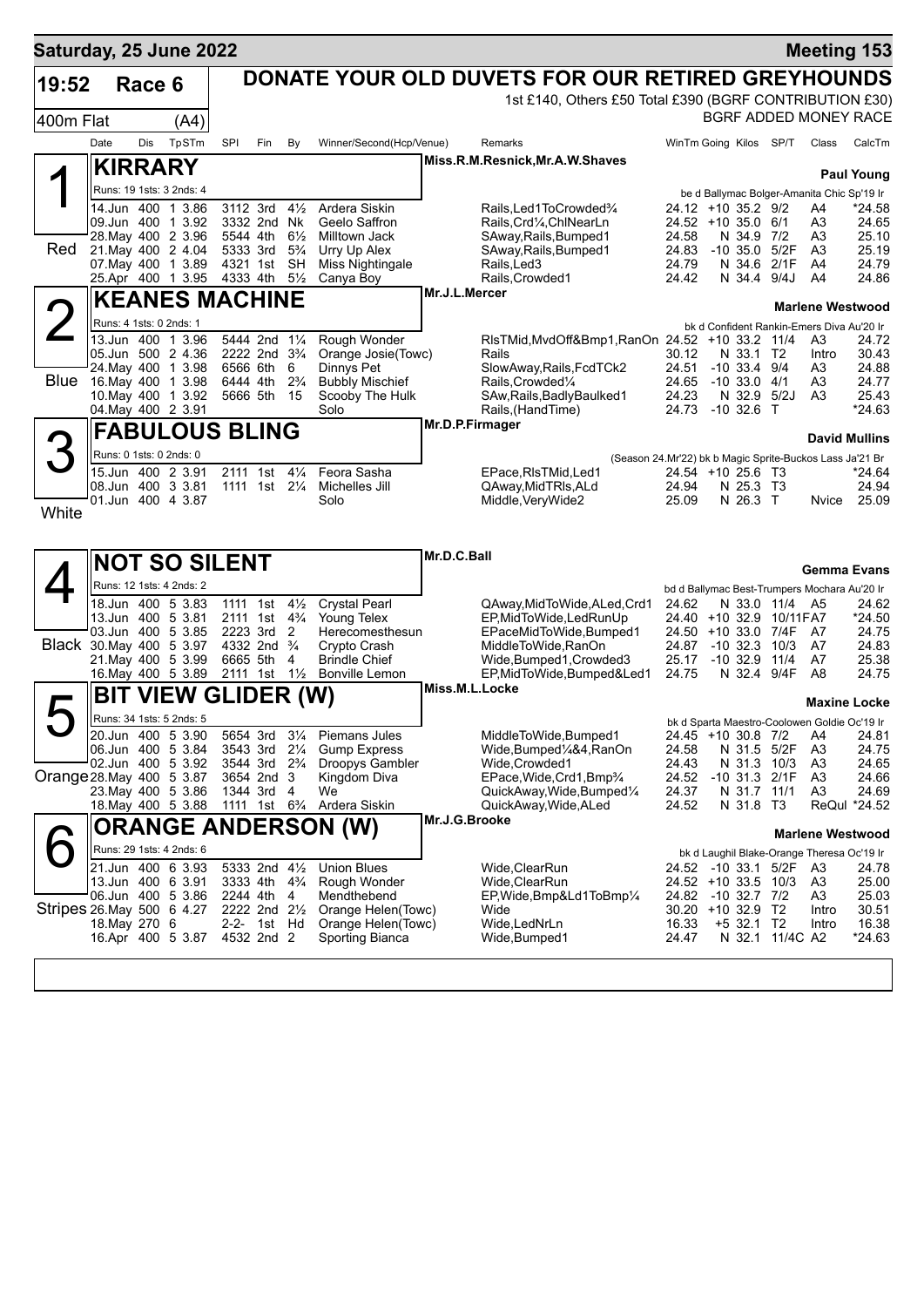| Saturday, 25 June 2022    |                         |        |                                               |                      |                                                                                |                                  |                                           |              |                                                                             |                             |                              |                                             |                | <b>Meeting 153</b>                            |
|---------------------------|-------------------------|--------|-----------------------------------------------|----------------------|--------------------------------------------------------------------------------|----------------------------------|-------------------------------------------|--------------|-----------------------------------------------------------------------------|-----------------------------|------------------------------|---------------------------------------------|----------------|-----------------------------------------------|
| 20:08                     |                         | Race 7 |                                               |                      |                                                                                |                                  |                                           |              | <b>CHARLOTTE NURDEN 21ST CELEBRATION!</b>                                   |                             |                              |                                             |                |                                               |
|                           |                         |        |                                               |                      |                                                                                |                                  |                                           |              | 1st £130, Others £45 Total £355 (BGRF CONTRIBUTION £30)                     |                             |                              |                                             |                |                                               |
| 400m Flat                 |                         |        | (A6)                                          |                      |                                                                                |                                  |                                           |              |                                                                             |                             |                              |                                             |                | BGRF ADDED MONEY RACE                         |
|                           | Date                    | Dis    | TpSTm                                         | SPI                  | Fin                                                                            | By                               | Winner/Second(Hcp/Venue)                  |              | Remarks                                                                     | WinTm Going Kilos SP/T      |                              |                                             | Class          | CalcTm                                        |
|                           |                         |        | <b>JEOPARDY NEWS</b>                          |                      |                                                                                |                                  |                                           |              | Jeopardy Racing Syndicate                                                   |                             |                              |                                             |                |                                               |
|                           |                         |        | Runs: 56 1sts: 9 2nds: 11                     |                      |                                                                                |                                  |                                           |              |                                                                             |                             |                              |                                             |                | <b>Paul Young</b>                             |
|                           |                         |        | 13.Jun 400 1 3.91                             |                      | 4222 2nd 31/4                                                                  |                                  | <b>Trapstyle Rose</b>                     |              | Rails, Every Chance                                                         | 24.58                       | N 32.7 4/1                   |                                             | A6             | bk d Laughil Blake-Pipette Fb'19 Ir<br>*24.84 |
|                           |                         |        | 30. May 400 1 4.00                            |                      | 4344 3rd 41/4                                                                  |                                  | Mickys Roofer                             |              | SlowAway, Rails                                                             | 24.83                       | $-10$ 32.6 6/1               |                                             | A6             | 25.07                                         |
| Red                       |                         |        | 14 May 400 1 4.00<br>05. May 400 2 3.85       | 4446 5th<br>2366 6th |                                                                                | $8\frac{1}{2}$                   | 17% Kingdom Diva<br><b>Storys Quattro</b> |              | SAway, Rails, Badly Bumped 3<br>Rails, Bmp1&1/4, FcdToCk3/4                 | 24.41 +10 32.6<br>24.69     | N 31.8                       | - 8/1<br>10/1                               | A5<br>A5       | 25.89<br>25.36                                |
|                           |                         |        | 23.Apr 400 1 3.93                             | 4555 5th             |                                                                                |                                  | 121/ <sub>2</sub> Classic Salah           |              | Rails, Bumped 1 & 1/4                                                       | $24.40 + 1032.3$            |                              | 20/1                                        | A5             | 25.50                                         |
|                           |                         |        | 09.Apr 400 2 3.98                             |                      | 6655 5th                                                                       | $8\frac{1}{2}$                   | <b>Itsur Beauty</b>                       |              | SlowAway, Rails, Bumped2                                                    | 24.66                       | N 32.4 5/1                   |                                             | A4             | 25.34                                         |
|                           |                         |        | <b>AERO RODDICK</b>                           |                      |                                                                                |                                  |                                           |              | <b>Aero Racing Syndicate</b>                                                |                             |                              |                                             |                | <b>Paul Young</b>                             |
| $\angle$                  |                         |        | Runs: 38 1sts: 6 2nds: 5                      |                      |                                                                                |                                  |                                           |              |                                                                             |                             |                              |                                             |                | be d Droopys Roddick-Patchys Sky Sp'19 Ir     |
|                           |                         |        | 11.Jun 400 2 4.02                             | 6555 4th             |                                                                                | $6\frac{1}{4}$                   | <b>Mister Wharf</b>                       |              | SAway, Rails, Bumped1                                                       | 24.57                       |                              | N 26.6 11/2                                 | A6             | 25.07                                         |
|                           |                         |        | 26. May 400 1 3.97<br>12. May 400 1 3.97      |                      | 4333 2nd <sup>3</sup> / <sub>4</sub><br>4664 3rd 5 <sup>3</sup> / <sub>4</sub> |                                  | Perfecto Carrot<br>Storys Jap             |              | Rails,RanOn<br>Rails, Forced To Check <sup>3</sup> /4                       | 24.80<br>24.71              | N 26.5 7/2<br>N 26.1         | 5/4F                                        | A6<br>A6       | 24.86<br>25.17                                |
| Blue                      |                         |        | 02. May 400 2 3.96                            |                      | 4322 1st                                                                       | 1                                | <b>Puttfor Keely</b>                      |              | Rails, Led4                                                                 | 24.78                       |                              | $-10$ 26.2 $10/3$                           | A7             | *24.68                                        |
|                           |                         |        | 23.Apr 400 1 4.04                             |                      | 6222 2nd 3 <sup>3</sup> / <sub>4</sub>                                         |                                  | Kenzo                                     |              | Rails, Bumped1                                                              | 24.55 +10 26.2 7/1          |                              |                                             | A7             | 24.95                                         |
|                           |                         |        | 19.Apr 400 1 4.00                             | 4222 2nd SH          |                                                                                |                                  | Talkingtothemoon                          |              | Rails, Crowded 1, ChlFrom 2<br>Mr.G.Carpenter, Mr.R.S.Marling, Mr.M.E.Wiley | 24.69 +10 26.4 10/3         |                              |                                             | A7             | 24.80                                         |
|                           |                         |        | <b>MAYSES APACHE</b>                          |                      |                                                                                |                                  |                                           |              |                                                                             |                             |                              |                                             |                | <b>Martyn Wiley</b>                           |
|                           |                         |        | Runs: 28 1sts: 4 2nds: 4                      |                      |                                                                                |                                  |                                           |              |                                                                             |                             |                              |                                             |                | bkw d Droopys Jet-Mayshighlandreel Mr'20 Br   |
|                           |                         |        | 14.Jun 400 3 3.87<br>02.Jun 400 3 3.94        |                      | 1333 5th<br>4666 6th                                                           | $6\frac{3}{4}$<br>$9\frac{1}{2}$ | Crypto Crash<br>Bondi Bonnie              |              | QAw, MidTRIs, BRunUp, Blk1<br>MiddleToRails, Bumped1                        | 25.10<br>24.67              | N 31.4 7/1<br>N 31.5 11/4    |                                             | A6<br>A6       | 25.63<br>25.43                                |
|                           |                         |        | 26. May 400 3 3.93                            |                      | 4666 6th                                                                       | 7                                | Drombeg Diva                              |              | MidToRIs,Crd1,FcdToCk3                                                      | 24.77                       | N 31.6 7/1                   |                                             | A5             | 25.33                                         |
| White 17 May 400 3 4.02   |                         |        |                                               |                      | 6666 5th                                                                       | 8                                | Geelo Saffron                             |              | SAw, MidToRails, FcdTCk3                                                    | 24.73                       | N 31.7 7/1                   |                                             | A5             | 25.37                                         |
|                           |                         |        | 09. May 400 3 3.89                            | 2222 3rd             | 1344 3rd                                                                       | $6\frac{1}{4}$                   | Scottish Jim                              |              | QAw,MidTRIs,CrdRnUp&1                                                       | 24.78<br>24.59              | N 31.4 5/2J<br>N 31.5 6/1    |                                             | A5<br>A5       | 25.28<br>*24.67                               |
|                           |                         |        | 11.Apr 400 3 3.85                             |                      |                                                                                | -1                               | Jeopardy Storm                            |              | EPace,RailsToMiddle,EvCh<br>Miss.R.M.Resnick, Mr.A.W.Shaves                 |                             |                              |                                             |                |                                               |
|                           |                         |        | <b>KELLSBORO ROLY</b>                         |                      |                                                                                |                                  |                                           |              |                                                                             |                             |                              |                                             |                | <b>Nathan Hunt</b>                            |
|                           | Runs: 7 1sts: 2 2nds: 0 |        |                                               |                      |                                                                                |                                  |                                           |              | (Season 15.Mr'22) bd b Droopys Sydney-Kellsboro Wendy Ap'20 Ir              |                             |                              |                                             |                |                                               |
|                           |                         |        | 13.Jun 400 4 3.87<br>06.Jun 400 4 3.89        |                      | 1111 1st<br>6611 1st                                                           | $4\frac{1}{2}$<br>$1\frac{3}{4}$ | Mayses Ollie<br>Rockmount Juliet          |              | QuickAway, Middle, ALed<br>Middle, FcdTCk1, Led <sup>1</sup> / <sub>2</sub> | 25.23                       |                              | 24.66 +10 28.6 7/4F A7<br>-10 28.8 13/8F A8 |                | *24.76<br>25.13                               |
|                           |                         |        | 28. May 400 4 3.90                            |                      | 3334 3rd                                                                       | $2\frac{3}{4}$                   | Bang On Roger                             |              | Middle, BmpRunUp&1&4                                                        | 24.97                       |                              | N 28.4 13/8F A8                             |                | 25.19                                         |
| Black 19. May 400 4 3.93  |                         |        |                                               | 4664 4th             |                                                                                | 13                               | Perfecto Carrot                           |              | Middle, Badly Baulked 1                                                     | 24.96                       | $-10, 28.1$                  | $2/1F$ A7                                   |                | 25.89                                         |
|                           |                         |        | 14. May 400 4 3.92<br>07. May 400 3 3.94      |                      | 3433 3rd<br>4334 4th                                                           | $2\frac{1}{4}$<br>$6\frac{1}{4}$ | Lynnway Joyce<br>Droopys Achiever         |              | Middle, Bumped1<br>Middle, BumpedRunUp&1                                    | 24.84<br>24.96              |                              | $-10$ 27.7 $11/4$<br>N 27.2 11/8F A7        | - A7           | 24.92<br>25.46                                |
|                           |                         |        |                                               |                      |                                                                                |                                  |                                           | Mr.D.P.Webb  |                                                                             |                             |                              |                                             |                |                                               |
|                           |                         |        | <b>MALBAY MACY</b>                            |                      |                                                                                |                                  |                                           |              |                                                                             |                             |                              |                                             |                | <b>Marlene Westwood</b>                       |
|                           |                         |        | Runs: 44 1sts: 9 2nds: 4<br>16.Jun 400 5 3.91 |                      | 3444 3rd                                                                       | 5                                |                                           |              | (Season Unknown) bk b Lenson Panda-Forrachmore Jn'18 Ir                     |                             |                              |                                             |                | 24.99                                         |
|                           |                         |        | 11.Jun 400 5 3.88                             |                      | 5466 4th                                                                       | $5\frac{1}{4}$                   | To Tone Kat<br>Jasons Pery                |              | MidToWide, Bmp1&1/4<br>MiddleToWide, ClearRun                               | 24.48                       | N 30.8 7/1                   | 24.49 +10 30.6 2/1F A6                      | A <sub>5</sub> | 24.90                                         |
|                           |                         |        | 07.Jun 400 5 3.83                             |                      | 1223 3rd                                                                       | $3\frac{1}{2}$                   | Comeragh Magpie                           |              | QuickAway,MiddleToWide                                                      | 24.63 +20 30.8 5/2          |                              |                                             | A5             | 25.10                                         |
| Orange 30 May 400 5 3.84  |                         |        |                                               |                      | 2111 1st                                                                       | -1                               | <b>Ballyard Dandy</b>                     |              | EarlyPace, MidToWide, Led1                                                  | 24.82                       |                              | -10 30.5 9/4F                               | A6             | 24.72                                         |
|                           |                         |        | 24. May 400 5 3.95<br>12.Apr 400 5 3.80       |                      | 4556 5th 9<br>1111 1st 2 <sup>3</sup> / <sub>4</sub>                           |                                  | Keanos King<br>Isolate                    |              | Middle,Bumped1&3<br>QAway, MidToWide, ALed, Crd1                            | 24.97<br>24.70              | $-20,30.6,7/1$<br>N 31.1 7/2 |                                             | A6<br>A7       | 25.49<br>*24.70                               |
|                           |                         |        | <b>NO NONSENSE (W)</b>                        |                      |                                                                                |                                  |                                           | Mr.P.Johnson |                                                                             |                             |                              |                                             |                |                                               |
|                           |                         |        |                                               |                      |                                                                                |                                  |                                           |              |                                                                             |                             |                              |                                             |                | Gemma Evans                                   |
|                           | Runs: 5 1sts: 1 2nds: 0 |        | 20.Jun 400 6 3.95                             |                      |                                                                                |                                  |                                           |              | (Ssn Suppressed) bk b Boylesportsmagic-Ballymac Blue Jy'20 Ir               |                             |                              |                                             |                |                                               |
|                           |                         |        | 16.Jun 400 5 4.05                             | 3555 5th             | 5666 6th                                                                       | 10                               | 11% Orange Aoife<br>Corona Flyer          |              | Wide,Bumped1,FcdTCk3<br>Wide, Bumped $18\%$                                 | 24.38 +10 32.1 7/2<br>24.86 | N 32.0 7/4F                  |                                             | A6<br>A6       | 25.42<br>25.65                                |
|                           |                         |        | 09.Jun 400 5 3.85                             |                      | 2111 1st                                                                       | $2\frac{3}{4}$                   | March On Ivy                              |              | EarlyPace, Wide, Led1                                                       | 24.69                       | N 32.1                       | 7/4                                         | A8             | *24.69                                        |
| Stripes 04.Jun 400 6 3.85 |                         |        |                                               |                      | 1444 4th                                                                       | $3\frac{3}{4}$                   | Young Telex                               |              | QAway, Wide, Crowded1                                                       | 24.86                       | N 32.1 9/2                   |                                             | A8             | 25.15                                         |
|                           |                         |        | 31. May 400 5 3.88<br>24. May 400 6 3.91      |                      | 2555 6th<br>3332 2nd 1 <sup>1</sup> / <sub>2</sub>                             | $7\frac{1}{4}$                   | <b>Dromulton Sonic</b><br>Sparkling Logan |              | EarlyPace, Wide, Bumped1<br>Wide,RanOn                                      | 25.13<br>25.16              | N 32.2 7/2<br>$-20$ 32.2 T3  |                                             | A8             | 25.70<br>25.08                                |
|                           |                         |        |                                               |                      |                                                                                |                                  |                                           |              |                                                                             |                             |                              |                                             |                |                                               |
|                           |                         |        |                                               |                      |                                                                                |                                  |                                           |              |                                                                             |                             |                              |                                             |                | Pick Six Jackpot - Leg 1                      |
|                           |                         |        |                                               |                      |                                                                                |                                  |                                           |              |                                                                             |                             |                              |                                             |                |                                               |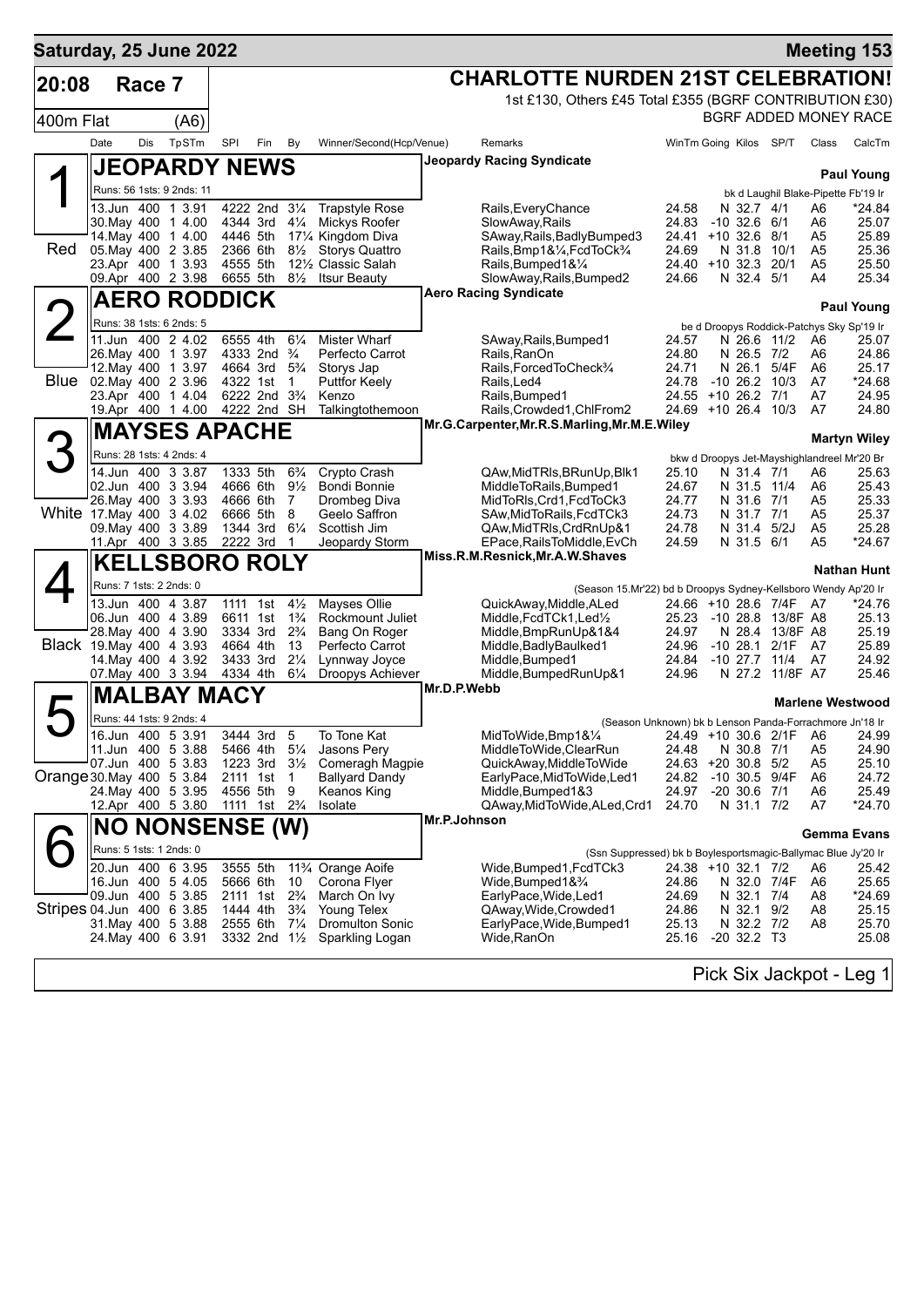| Saturday, 25 June 2022     |               |        |                                               |                      |                                                    |                     |                                                               |                                                                                         |                                             |                                   |                                 |                  |                                                  | <b>Meeting 153</b>       |
|----------------------------|---------------|--------|-----------------------------------------------|----------------------|----------------------------------------------------|---------------------|---------------------------------------------------------------|-----------------------------------------------------------------------------------------|---------------------------------------------|-----------------------------------|---------------------------------|------------------|--------------------------------------------------|--------------------------|
| 20:28                      |               | Race 8 |                                               |                      |                                                    |                     |                                                               | <b>ROMFORD GREYHOUND OWNERS ASSOCIATION</b>                                             |                                             |                                   |                                 |                  |                                                  |                          |
|                            |               |        |                                               |                      |                                                    |                     |                                                               | 1st £100, Others £40 Total £300 (BGRF CONTRIBUTION £30)                                 |                                             |                                   |                                 |                  |                                                  |                          |
| 400m Flat                  |               |        | (A10)                                         |                      |                                                    |                     |                                                               |                                                                                         |                                             |                                   |                                 |                  |                                                  | BGRF ADDED MONEY RACE    |
|                            | Date          | Dis    | TpSTm                                         | SPI                  | Fin                                                | By                  | Winner/Second(Hcp/Venue)                                      | Remarks                                                                                 |                                             | WinTm Going Kilos SP/T            |                                 |                  | Class                                            | CalcTm                   |
|                            |               |        | <b>PUTTFOR FREDDIE</b>                        |                      |                                                    |                     |                                                               | <b>Puttfor Syndicate</b>                                                                |                                             |                                   |                                 |                  |                                                  | <b>Paul Young</b>        |
|                            |               |        | Runs: 0 1sts: 0 2nds: 0                       |                      |                                                    |                     |                                                               |                                                                                         |                                             |                                   |                                 |                  | bk d Laughil Blake-Puttfor Lorraine My'20 Ir     |                          |
|                            |               |        | 15.Jun 400 2 3.97                             |                      | 2111 1st 4                                         |                     | <b>Puttfor Mim</b>                                            | EPace, Rails, Led1                                                                      |                                             | 25.21 +10 28.0 T3                 |                                 |                  |                                                  | *25.31                   |
|                            | 01.Jun 400 1  |        | 08.Jun 400 2 4.03                             |                      | 1331 1st 1 <sup>3</sup> / <sub>4</sub>             |                     | Crohane Honey<br>Solo                                         | Rails, Led <sup>3</sup> / <sub>4</sub><br>Rails, (HandTime)                             | 25.34                                       | 25.82 -20 28.5 T                  | N 27.8 T3                       |                  | Nvice                                            | 25.34<br>25.62           |
| Red                        |               |        |                                               |                      |                                                    |                     |                                                               |                                                                                         |                                             |                                   |                                 |                  |                                                  |                          |
|                            |               |        |                                               |                      |                                                    |                     |                                                               |                                                                                         |                                             |                                   |                                 |                  |                                                  |                          |
|                            |               |        | <b>DEVONSHIRE CREAM</b>                       |                      |                                                    |                     |                                                               | <b>The Hammers Racing Club</b>                                                          |                                             |                                   |                                 |                  |                                                  |                          |
| $\overline{2}$             |               |        | Runs: 6 1sts: 0 2nds: 1                       |                      |                                                    |                     |                                                               |                                                                                         |                                             |                                   |                                 |                  |                                                  | <b>Martyn Wiley</b>      |
|                            |               |        | 16.Jun 400 2 4.01                             | 3233 4th             |                                                    |                     | 121/4 Wichita Lineman                                         | RailsToMiddle,Bmp1,Crd3                                                                 |                                             | 24.66 +10 34.3 6/1                |                                 |                  | bk d Droopy Buick-Emerald Breeze Sp'20 Ir<br>A10 | 25.74                    |
|                            |               |        | 04.Jun 400 3 3.98<br>25. May 400 2 4.00       | 2222 5th             |                                                    |                     | 101⁄4 Mayses Scotty                                           | RailsToMiddle, Crowded%<br>Middle                                                       |                                             | 24.83 +10 34.4 7/2                |                                 |                  | A10                                              | 25.75<br>xLame 25.50     |
| Blue                       |               |        | 05.Apr 400 2 3.99                             |                      | 4422 2nd 2 <sup>3</sup> / <sub>4</sub>             |                     | Solo<br>Ayle Of Freedom                                       | RIsToMid, Bumped 1, RanOn                                                               | 25.60<br>25.15                              | $-10,34.4$ T<br>$-10$ 34.7 $2/1F$ |                                 |                  | A9                                               | $*25.27$                 |
|                            |               |        | 28. Mar 400 2 3.95<br>21. Mar 400 3 3.98      | 3222 4th             | 5333 4th 81/4                                      | $7\frac{1}{2}$      | Charlie Bob                                                   | RIsToMid, Crd3, BmpRnIn                                                                 | 24.74                                       |                                   |                                 | N 34.7 10/3      | A9                                               | 25.34<br>25.37           |
|                            |               |        |                                               |                      |                                                    |                     | Keeperhill Nell                                               | RailsToMiddle, Bumped1&2<br>Miss.M.L.Locke                                              | 24.71                                       |                                   | N 34.2 6/1                      |                  | A9                                               |                          |
|                            |               |        | <b>BONVILLE NARNA</b>                         |                      |                                                    |                     |                                                               |                                                                                         |                                             |                                   |                                 |                  |                                                  | <b>Maxine Locke</b>      |
|                            |               |        | Runs: 13 1sts: 1 2nds: 3<br>16.Jun 400 3 3.97 | 2445 6th             |                                                    |                     | 151⁄4 Wichita Lineman                                         | (Season Unknown) f b Pat C Sabbath-Brinkleys Jayne Mr'20 Br<br>Bmp1, Blk3, Impeded RnIn |                                             | 24.66 +10 27.2 5/2                |                                 |                  | A10                                              | 25.98                    |
|                            |               |        | 09.Jun 400 3 3.96                             |                      | 5222 3rd                                           | $2\frac{3}{4}$      | Cocooned                                                      | MiddleToRails, ClearRun                                                                 |                                             | 24.62 +10 27.2 11/2               |                                 |                  | A10                                              | *24.93                   |
| White 12.Apr 400 3 3.91    |               |        | 01.Jun 400 2 3.95                             |                      | 1112 2nd $3\frac{1}{2}$<br>2222 2nd $3\frac{1}{2}$ |                     | Ardera Jewel<br>Waikiki Zippy                                 | QAway, Rails To Mid, Led To 3<br>MiddleToRails, ClearRun                                | 24.92                                       | 25.01 -10 26.8 T2                 | N 26.9                          | 11/4             | A10                                              | xLame 25.19<br>25.20     |
|                            |               |        | 07.Apr 400 3 3.93                             |                      | 3666 6th                                           | $8\frac{1}{2}$      | <b>Puttfor Moretti</b>                                        | MiddleToRails, Bumped1&1/4                                                              | 25.04                                       | $-10, 27.0$                       |                                 | 3/1              | A10                                              | 25.62                    |
|                            |               |        | 22.Mar 400 3 3.93                             |                      | 3222 2nd 71/2                                      |                     | <b>Puttfor Keely</b>                                          | Middle, ClearRun<br>Mr.J.L.Mercer                                                       | 24.51                                       | $-1027.3$                         |                                 | 10/3             | A9                                               | 25.01                    |
|                            |               |        | <b>SALLAGH ROSE</b>                           |                      |                                                    |                     |                                                               |                                                                                         |                                             |                                   |                                 |                  | <b>Marlene Westwood</b>                          |                          |
|                            |               |        | Runs: 3 1sts: 0 2nds: 0                       |                      |                                                    |                     |                                                               |                                                                                         |                                             |                                   |                                 |                  | bkw d Laughil Blake-Tyrur Gene Au'19 Ir          |                          |
|                            |               |        | 21.Jun 400 3 3.96<br>10. May 400 4 4.04       |                      | 2222 2nd 41/4<br>6666 5th 81/2                     |                     | Drovers Rodney<br>Young Lucky                                 | EarlyPace, Middle<br>Mid, BmpRunUp, FcdTCk1&3                                           | 24.60<br>24.89                              |                                   | N 30.4 T2<br>N 30.3 4/1         |                  | A9                                               | xLame *24.94<br>25.57    |
| Black 26.Apr 400 3 3.96    |               |        | 02. May 400 4 3.99                            |                      | 5555 5th<br>5444 4th                               | $9\frac{3}{4}$<br>2 | <b>Bonville Lemon</b><br>Hendo                                | Middle, Bumped1                                                                         | 24.73 +10 31.1 2/1F<br>25.38                |                                   |                                 |                  | A9<br>A9                                         | 25.60                    |
|                            |               |        | 21.Apr 400 1 3.93                             |                      | 2222 2nd 6 <sup>1/2</sup>                          |                     | Munie Blake                                                   | Middle, BumpedRunUp&4<br>MiddleToRails, Bumped1                                         |                                             | 24.60 +10 31.6 T3                 |                                 | N 31.2 10/3      |                                                  | 25.53<br>25.22           |
|                            |               |        | 13.Apr 400 3 4.00                             |                      | 3332 2nd 4                                         |                     | Krayboy                                                       | Middle, ClearRun                                                                        |                                             | 25.17 -10 32.2 T3                 |                                 |                  |                                                  | 25.39                    |
|                            |               |        | <b>HIGHWAY LASS (W)</b>                       |                      |                                                    |                     |                                                               | <b>Chasing Gold</b>                                                                     |                                             |                                   |                                 |                  | <b>Katie O'Flaherty</b>                          |                          |
|                            |               |        | Runs: 2 1sts: 1 2nds: 0                       |                      |                                                    |                     |                                                               |                                                                                         | bk b Gaytime Hawk-Knocknaboulmadam Oc'20 Ir |                                   |                                 |                  |                                                  |                          |
|                            |               |        | 18.Jun 400 5 3.93<br>04.Jun 400 5 3.95        | 2444 4th             | 1111 1st 2                                         |                     | Seomra Genki<br>White Two                                     | Middle, Crowded1<br>QAway, MidToWide, ALed                                              | 24.99                                       | 24.97 +10 26.2 11/2               |                                 |                  | N 26.2 4/1 A10 25.22<br>A11                      | $*25.07$                 |
|                            |               |        | 25. May 400 5 4.04                            |                      |                                                    |                     | Solo                                                          | Wide                                                                                    | 25.50                                       | $-10$ 25.7 T                      |                                 |                  |                                                  | 25.40                    |
| Orange 18. May 400 5 4.04  |               |        | 11 May 400 5 4.03                             | 1332 1st 1½          | 2221 1st                                           | $3\frac{3}{4}$      | <b>Trumpers Pugh</b><br><b>Flapper Girl</b>                   | EPace, MidToWide, Led1/2<br>QAway, Wide, Ld4                                            | 25.57<br>25.91                              | $-10$ 25.3 T3                     | N 25.3 T3                       |                  |                                                  | 25.57<br>25.81           |
|                            | 04. May 225 3 |        |                                               |                      |                                                    |                     | Solo                                                          | Middle                                                                                  | 14.62                                       |                                   | $-525.0$ T                      |                  | Nvice                                            | 14.57                    |
|                            |               |        | TALLMAN (W)                                   |                      |                                                    |                     |                                                               | Miss.J.E.Byrne, Mr.S.J.Turner                                                           |                                             |                                   |                                 |                  |                                                  | <b>Martyn Wiley</b>      |
|                            |               |        | Runs: 8 1sts: 1 2nds: 0                       |                      |                                                    |                     |                                                               |                                                                                         |                                             |                                   |                                 |                  | bk d Droopys Buick-Emerald Breeze Sp'20 Ir       |                          |
|                            |               |        | 18.Jun 400 6 3.92                             | 3233 3rd             |                                                    | $2\frac{3}{4}$      | Seomra Genki                                                  | Wide, Crowded1                                                                          | 24.99                                       |                                   |                                 | N 33.9 12/1      | A10                                              | 25.21                    |
|                            |               |        | 11.Jun 400 6 3.97<br>06.Jun 400 6 3.94        | 4555 6th<br>4666 5th |                                                    | 4<br>$5\frac{1}{4}$ | Comeragh Jet<br><b>Pennys Willow</b>                          | Wide,Crowded1&4<br>Wide,ClearRun                                                        | 25.21<br>24.98                              |                                   | N 34.3 14/1<br>$-10$ 34.0 $8/1$ |                  | A10<br>A9                                        | 25.52<br>25.30           |
| Stripes 31. May 400 5 4.00 |               |        |                                               | 6666 6th             |                                                    | $9\frac{3}{4}$      | <b>Belfast Eve</b>                                            | Wide, BmpStart&1, FcdTCk2                                                               | 24.86                                       |                                   | N 34.5 8/1                      |                  | A9                                               | 25.64                    |
|                            |               |        | 26. May 400 6 3.99<br>16. May 400 6 3.99      | 4666 6th             | 3311 1st                                           | 2                   | Trapstyle Titch<br>10 <sup>3</sup> / <sub>4</sub> Ellaha Rois | Wide,Led2<br>Wide, Bumped <sup>1</sup> / <sub>4</sub>                                   | 25.18<br>25.20                              |                                   | N 34.3 9/2                      | N 34.5 11/4J A10 | A10                                              | $*25.18$<br>26.06        |
|                            |               |        |                                               |                      |                                                    |                     |                                                               |                                                                                         |                                             |                                   |                                 |                  |                                                  |                          |
|                            |               |        |                                               |                      |                                                    |                     |                                                               |                                                                                         |                                             |                                   |                                 |                  |                                                  | Pick Six Jackpot - Leg 2 |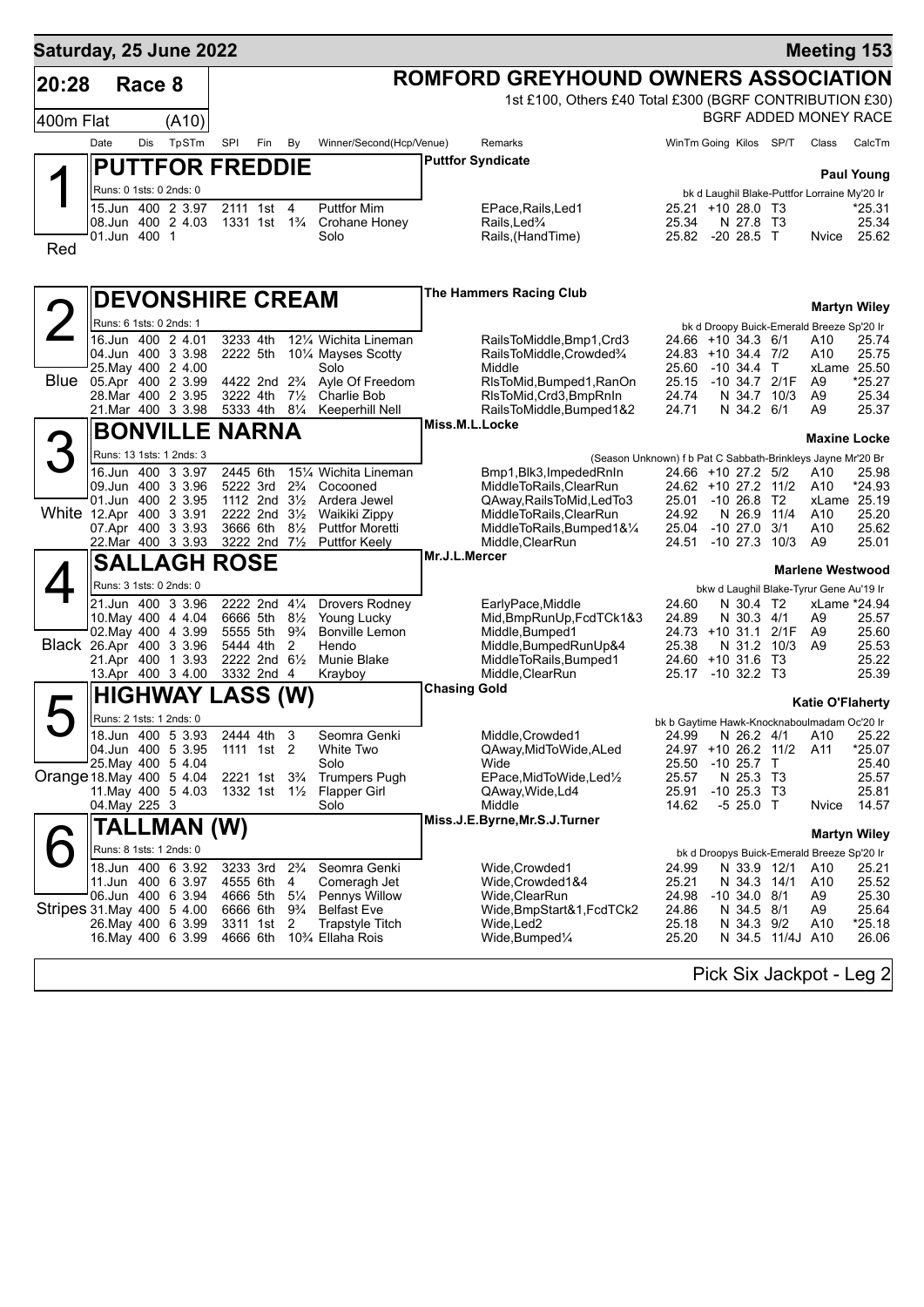| Saturday, 25 June 2022    |                    |        |                                         |                      |                                        |                                  |                                                  |                   |                                                                                   |                                          |                                |          | <b>Meeting 153</b>                          |                     |
|---------------------------|--------------------|--------|-----------------------------------------|----------------------|----------------------------------------|----------------------------------|--------------------------------------------------|-------------------|-----------------------------------------------------------------------------------|------------------------------------------|--------------------------------|----------|---------------------------------------------|---------------------|
| 20:48                     |                    | Race 9 |                                         |                      |                                        |                                  |                                                  |                   | ROMFORD GREYHOUND STADIUM SUPPORTS THE NHS                                        |                                          |                                |          |                                             |                     |
|                           |                    |        |                                         |                      |                                        |                                  |                                                  |                   | 1st £150, Others £50 Total £400 (BGRF CONTRIBUTION £30)                           |                                          |                                |          |                                             |                     |
| 400m Flat                 |                    |        | (A3)                                    |                      |                                        |                                  |                                                  |                   |                                                                                   |                                          |                                |          | BGRF ADDED MONEY RACE                       |                     |
|                           | Date               | Dis    | TpSTm                                   | SPI                  | Fin                                    | By                               | Winner/Second(Hcp/Venue)                         |                   | Remarks                                                                           | WinTm Going Kilos SP/T                   |                                |          | Class                                       | CalcTm              |
|                           |                    |        | <b>LAKEVIEW NIGHT</b>                   |                      |                                        |                                  |                                                  |                   | Mr.A.W.Shaves, Mr.P.W.Young                                                       |                                          |                                |          |                                             | <b>Paul Young</b>   |
|                           |                    |        | Runs: 61 1sts: 11 2nds: 22              |                      |                                        |                                  |                                                  |                   |                                                                                   |                                          |                                |          | be d Taylors Sky-Night Party Au'18 Ir       |                     |
|                           |                    |        | 10.Jun 400 2 3.94                       | 5444 5th             |                                        | $9\frac{3}{4}$                   | <b>Bubbly Jubbly</b>                             |                   | Railed, Clear Run                                                                 | 24.14 +10 30.9 5/1                       |                                |          | A3                                          | 25.02               |
|                           |                    |        | 04.Jun 400 1 3.93<br>17 May 400 1 3.88  | 4122 4th             | 2111 1st 2                             | $4\frac{1}{4}$                   | Dayinthelife<br>Kenyan Ranger                    |                   | Rails, Led1ToBumped2<br>Rails, Bumped&Led1                                        | 24.65 -10 30.8 9/4<br>24.62              | N 31.5 6/4F                    |          | A3<br>A4                                    | 24.88<br>24.62      |
| Red                       | 12. May 400 1 3.78 |        |                                         |                      | 3222 2nd 7 <sup>1</sup> / <sub>4</sub> |                                  | Romeo Mission                                    |                   | EarlyPace, Rails                                                                  | 23.97                                    | N 31.5                         | 5/1      | A3                                          | *24.55              |
|                           |                    |        | 07. May 400 2 3.82<br>29.Apr 400 1 3.90 | 2222 3rd<br>3444 5th |                                        | $3\frac{3}{4}$<br>$6\frac{3}{4}$ | <b>Wychwood Susie</b><br><b>Kildallon Prince</b> |                   | EarlyPace, Rails<br>Railed, ClearClearRun                                         | 24.49<br>24.19 +10 31.8 9/1              | N 31.2 5/2                     |          | A3<br>OR3                                   | 24.78<br>24.83      |
|                           |                    |        | <b>WYCHWOOD JULES</b>                   |                      |                                        |                                  |                                                  |                   | The Suffolk Crew                                                                  |                                          |                                |          |                                             |                     |
|                           |                    |        | Runs: 59 1sts: 11 2nds: 10              |                      |                                        |                                  |                                                  |                   |                                                                                   |                                          |                                |          |                                             | <b>Nathan Hunt</b>  |
|                           |                    |        | 11.Jun 400 1 3.84                       | 2333 3rd             |                                        | $2\frac{3}{4}$                   | <b>Crohane Rockie</b>                            |                   | (Ssn Suppressed) bd b Sparta Maestro-Turbine Tarbert Oc'18 Ir<br>EarlyPace, Rails | 24.40 +10 26.0 9/4                       |                                |          | A3                                          | 24.71               |
|                           | 30. May 400 2 3.91 |        |                                         |                      | 1433 2nd SH                            |                                  | Ashwood Lucy                                     |                   | QAw, Rails, Bmp1, ChlRnIn                                                         | 24.83 -10 26.2 9/4J                      |                                |          | A3                                          | 24.74               |
| <b>Blue</b>               | 12. May 400 2 3.81 |        | 17. May 400 2 3.86                      | 3222 3rd             | 2111 1st 2 <sup>3</sup> / <sub>4</sub> | $1\frac{1}{2}$                   | Splashofthebold<br>Swingalongshiloh              |                   | Rails, Bumped1<br>EarlyPace, Rails, Led1                                          | 24.41<br>24.37                           | N 26.1 5/2<br>N 26.1           | 11/4J A4 | A3                                          | 24.53<br>*24.37     |
|                           |                    |        | 02. May 400 2 3.92                      |                      | 4322 2nd 11/2                          |                                  | <b>Watsons Lane</b>                              |                   | Rails, RanOn                                                                      | 24.38                                    | N 26.5 4/1                     |          | A4                                          | 24.50               |
|                           |                    |        | 25.Apr 400 2 3.88                       | 2211 1st             |                                        | 1                                | Waikiki Liz                                      |                   | EarlyPace, Rails, Led2                                                            | 24.55                                    | N 26.4 7/2                     |          | A5                                          | 24.55               |
|                           |                    |        | <b>RUSHEEN LASER</b>                    |                      |                                        |                                  |                                                  |                   | Mr.T.Bambury, Mr.E.V. Wiley                                                       |                                          |                                |          |                                             | <b>Martyn Wiley</b> |
|                           |                    |        | Runs: 48 1sts: 11 2nds: 15              |                      |                                        |                                  |                                                  |                   | (Ssn Suppressed) bk b Droopys Cain-Genuine Pearl Sp'19 Ir                         |                                          |                                |          |                                             |                     |
|                           |                    |        | 11.Jun 400 2 3.85                       | 1111 1st             |                                        | $\frac{3}{4}$                    | Aero Amicus                                      |                   | QAway, RIs To Mid, ALed                                                           | 24.57                                    | N 29.6 6/4F                    |          | A4                                          | *24.57              |
|                           | 27. May 400 3 3.89 |        | 03.Jun 400 3 3.80                       |                      | 2111 3rd 21/4                          |                                  | Rough Wonder<br>Solo                             |                   | EP.MidTRIs, LedRnUpTBmp3/4<br><b>MiddleToRails</b>                                | 24.50 +10 29.3 11/2<br>25.10             | $-20, 29.4$                    | $\top$   | A4<br>ReQul 24.90                           | 24.78               |
| White 18 May 400 3 3.86   |                    |        |                                         |                      | 1112 2nd 61/4                          |                                  | Sergeant Bell                                    |                   | QuickAway, MidTRIs, LdT2                                                          | 24.83                                    | N 29.5 T3                      |          | xLame 25.33                                 |                     |
|                           | 14.Feb 400 3 3.88  |        | 08.Feb 400 3 3.96                       | 2343 4th<br>5566 6th |                                        | 3                                | <b>Gump Express</b><br>111⁄4 Waikiki Action      |                   | EP, Rails TMid, Crowded2<br>SAw, Rails TMid, Bumped 1                             | 24.47<br>24.63                           | N 29.1 9/1<br>$-20$ 29.1 $4/1$ |          | A3<br>A3                                    | 24.70<br>25.32      |
|                           |                    |        | <b>CONG FREE</b>                        |                      |                                        |                                  |                                                  |                   | The Dewitt Dewoo Syndicate                                                        |                                          |                                |          |                                             |                     |
|                           |                    |        | Runs: 20 1sts: 3 2nds: 5                |                      |                                        |                                  |                                                  |                   |                                                                                   |                                          |                                |          | <b>Maxine Locke</b>                         |                     |
|                           |                    |        | 16.Jun 400 3 3.96                       | 5555 5th             |                                        | $7\frac{1}{4}$                   | <b>Tucos Abbey</b>                               |                   | Middle, $Bmp1,Blk\frac{1}{4}$                                                     | 24.46 +10 29.3 2/1F                      |                                |          | bk d Droopys Jet-Diegos Ruby Fb'20 Ir<br>A3 | 25.14               |
|                           |                    |        | 10.Jun 400 4 3.90                       | 3322 2nd             |                                        | $\mathbf 1$                      | <b>Bubbly Jubbly</b>                             |                   | Middle, Forced To Check1                                                          | 24.14 +10 28.8 9/2                       |                                |          | A3                                          | *24.32              |
|                           | 06.Jun 400 4 3.95  |        |                                         | 2311 1st             |                                        | 3                                | Teejays Ronnie                                   |                   | Middle, Led <sup>1</sup> / <sub>2</sub>                                           | 24.55                                    | -10 29.0 9/2                   |          | A4                                          | 24.45               |
| Black 01.Jun 400 3 3.88   |                    |        | 07.Apr 575 3 14.05 3225 6th             | 2111 1st             |                                        | Hd                               | Sporting Catina<br>14% To Tone Grace             |                   | EPace, Middle, Led1<br>Middle, Bumped1                                            | 24.59<br>36.18                           | N 28.8 T2<br>$-2029.4$         | 5/1      | xLame 24.59<br>S <sub>2</sub>               | 37.16               |
|                           |                    |        | 31.Mar 575 3 13.71 1114 6th             |                      |                                        |                                  | 10% Pantone Quest                                |                   | QAw, Mid, Led To 4, Bmp6                                                          | 35.68                                    | N 29.8                         | 16/1     | S <sub>2</sub>                              | 36.54               |
|                           |                    |        | <b>KEEPERHILL</b>                       |                      | TIPP (W)                               |                                  |                                                  | Mr.J.G.Brooke     |                                                                                   |                                          |                                |          | <b>Marlene Westwood</b>                     |                     |
|                           |                    |        | Runs: 40 1sts: 6 2nds: 8                |                      |                                        |                                  |                                                  |                   |                                                                                   |                                          |                                |          | bk d Eden The Kid-Kepperhill Ebony Nv'18 Ir |                     |
|                           |                    |        | 18.Jun 400 6 3.99                       |                      | 5644 4th 41/2                          |                                  | Kenzo                                            |                   | SlowAway, Wide                                                                    | 24.23                                    | N 35.3 6/1                     |          | A3                                          | 24.58               |
|                           | 07.Jun 400 5 3.99  |        | 11.Jun 400 6 4.00                       | 5666 6th<br>6454 4th |                                        |                                  | 8½ Kingdom Diva<br>101/4 Kahuna Benny            |                   | SlowAway, Wide<br>SAway, Wide, Bumped3                                            | 24.10 +20 35.6 8/1<br>24.13 +20 36.2 3/1 |                                |          | A2<br>A2                                    | 24.98<br>25.14      |
| Orange 02.Jun 400 5 3.87  |                    |        |                                         |                      | 3221 2nd Nk                            |                                  | <b>Drovers Willow</b>                            |                   | Wide,Led3To4                                                                      | 24.55                                    | N 35.5 5/1                     |          | A2                                          | 24.58               |
|                           | 26. May 270 5      |        |                                         | $1 - 1 -$            | 1st                                    | $3\frac{1}{2}$                   | Crickleowl Bob(Towc)                             |                   | Wide,ALed                                                                         | 16.09<br>24.33                           | +5 35.6 T2<br>N 35.4 5/1       |          | Intro<br>A2                                 | 16.14<br>25.07      |
|                           |                    |        | 12.Apr 400 6 3.94 6444 5th 91/4         |                      |                                        |                                  | Kilara Sapphire                                  | <b>CJM Racing</b> | VerySAway, Wide, Crd <sup>1</sup> / <sub>4</sub> & <sup>1</sup> / <sub>2</sub>    |                                          |                                |          |                                             |                     |
|                           |                    |        | <b>CHOPCHOP LATTE (W)</b>               |                      |                                        |                                  |                                                  |                   |                                                                                   |                                          |                                |          | Gemma Evans                                 |                     |
|                           |                    |        | Runs: 93 1sts: 21 2nds: 15              |                      |                                        |                                  |                                                  |                   |                                                                                   |                                          |                                |          | bk d Laughil Blake-Aayamzabella Jn'18 Ir    |                     |
|                           |                    |        | 18.Jun 400 6 3.91<br>13.Jun 400 6 3.90  | 1111 1st<br>3444 5th |                                        | $1\frac{1}{2}$<br>$6\frac{3}{4}$ | Finleys Joshua<br>Comeragh Magpie                |                   | QuickAw, Wide, AlwaysLed<br>Wide, Bumped $\frac{1}{4}$                            | 24.68<br>24.56 +10 31.7 5/4F             | N 32.1 10/3                    |          | A4<br>A4                                    | 24.68<br>25.20      |
|                           |                    |        | 09.Jun 400 6 4.00                       | 6544 4th             |                                        | $2\frac{3}{4}$                   | <b>Black Symphony</b>                            |                   | Wide,Bumped4                                                                      | 24.81                                    | N 31.8 9/4J                    |          | A4                                          | 25.02               |
| Stripes 03.Jun 400 6 3.97 |                    |        |                                         | 6666 4th             | 1222 2nd <sup>3</sup> / <sub>4</sub>   | 3                                | Rough Wonder<br><b>Airmount Roddick</b>          |                   | SAway, Wide, Bumped1                                                              | 24.50 +10 31.9 9/2                       | -10 31.8 14/1                  |          | A4                                          | 24.84<br>24.80      |
|                           |                    |        | 28. May 400 6 3.89<br>11.Apr 400 6 3.84 |                      | 1111 1st $\frac{1}{2}$                 |                                  | <b>Whiteys King</b>                              |                   | QuickAway, Wide, EvCh<br>QuickAway, Wide, ALed                                    | 24.84<br>24.55                           | N 30.8 8/1                     |          | A4<br>A3                                    | $*24.55$            |
|                           |                    |        |                                         |                      |                                        |                                  |                                                  |                   |                                                                                   |                                          |                                |          |                                             |                     |
|                           |                    |        |                                         |                      |                                        |                                  |                                                  |                   |                                                                                   |                                          |                                |          | Pick Six Jackpot - Leg 3                    |                     |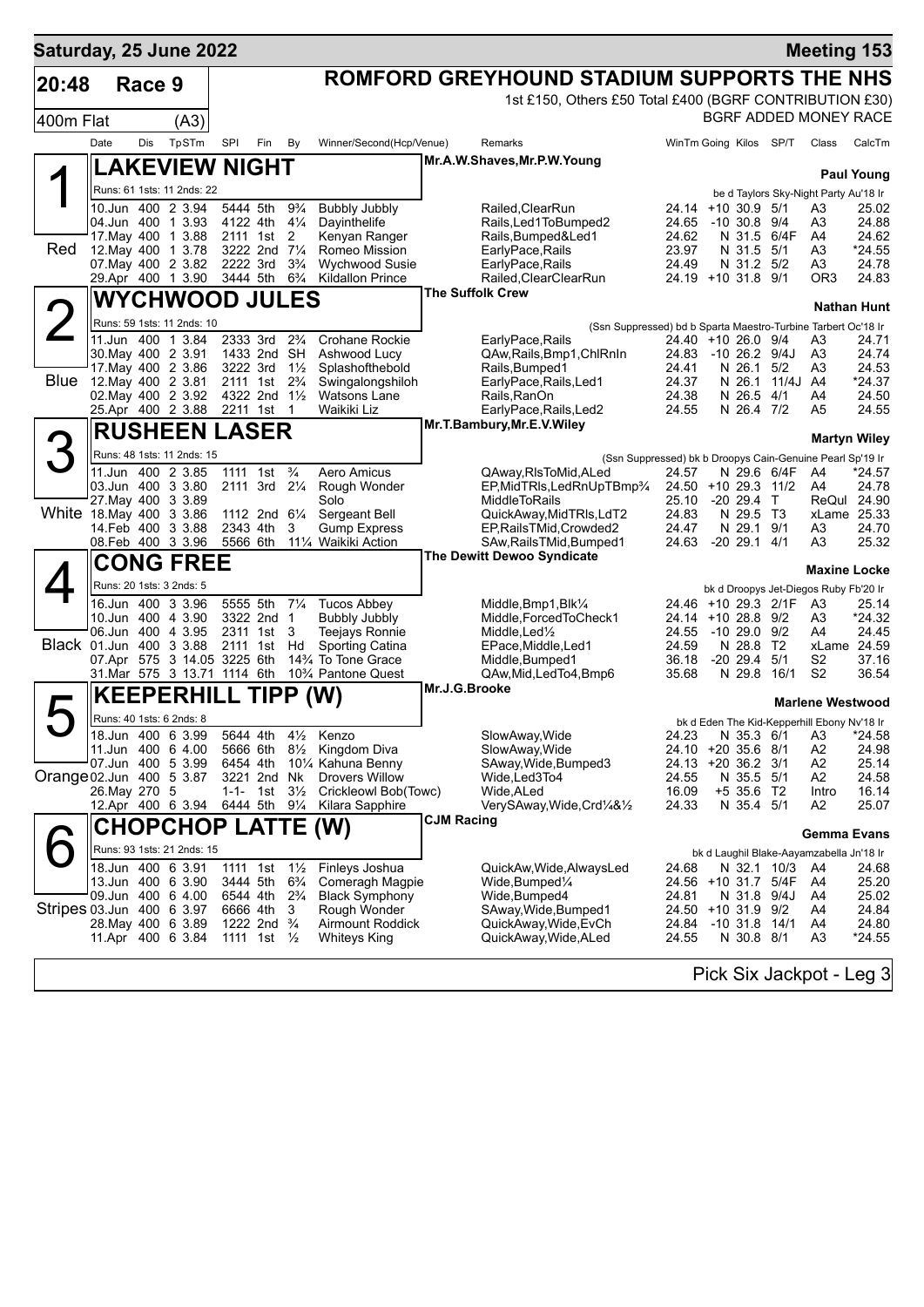| Saturday, 25 June 2022    |                                      |     |                                                |                       |                                |                                  |                                                                     |                                                              |                                                                        |                                |                   | <b>Meeting 153</b>                          |                          |
|---------------------------|--------------------------------------|-----|------------------------------------------------|-----------------------|--------------------------------|----------------------------------|---------------------------------------------------------------------|--------------------------------------------------------------|------------------------------------------------------------------------|--------------------------------|-------------------|---------------------------------------------|--------------------------|
| 21:07                     | Race 10                              |     |                                                |                       |                                |                                  |                                                                     | THE DAVID & KAREN KYNASTON STAKES                            |                                                                        |                                |                   |                                             |                          |
|                           |                                      |     |                                                |                       |                                |                                  |                                                                     | 1st £200, Others £55 Total £475 (BGRF CONTRIBUTION £30)      |                                                                        |                                |                   |                                             |                          |
| 400m Flat                 |                                      |     | (A1)                                           |                       |                                |                                  |                                                                     |                                                              |                                                                        |                                |                   | BGRF ADDED MONEY RACE                       |                          |
|                           | Date                                 | Dis | TpSTm                                          | SPI                   | Fin                            | By                               | Winner/Second(Hcp/Venue)                                            | Remarks                                                      |                                                                        | WinTm Going Kilos SP/T         |                   | Class                                       | CalcTm                   |
|                           |                                      |     | <b>KNOCKANE HARBOUR</b>                        |                       |                                |                                  |                                                                     | Miss.N.J.Arnold,Mr.M.W.Arnold,Mr.R.A.Arnold                  |                                                                        |                                |                   |                                             |                          |
|                           |                                      |     | Runs: 27 1sts: 11 2nds: 5                      |                       |                                |                                  |                                                                     |                                                              |                                                                        |                                |                   |                                             | <b>Paul Young</b>        |
|                           |                                      |     | 18.Jun 400 1 3.86                              | 3111 1st              |                                | $1\frac{1}{2}$                   | <b>Binksy Stevie</b>                                                | EPace, Rails, Bmp& Led 1                                     | (Season 02.Nv'21) be b Romeo Recruit-Droopys Harbour Sp'19 Ir<br>24.62 | N 29.4 7/2                     |                   | A1                                          | 24.62                    |
|                           |                                      |     | 09.Jun 400 1 3.82                              |                       | 5211 1st                       | Nk                               | <b>Faithful Frankie</b>                                             | Rails, Disputed To Led <sup>3</sup> /4                       | 24.54                                                                  | N 29.2 4/1                     |                   | A1                                          | 24.54                    |
| Red                       | 03. May 400 1 3.96                   |     | 23. May 400 1 3.86                             | 3334 6th<br>6445 6th  |                                |                                  | 14 <sup>3</sup> / <sub>4</sub> Arkady                               | Rails, ClearRun<br>SlowAway, Rails, Bumped1                  | 23.97                                                                  | N 29.5 8/1<br>N 29.4 2/1F      |                   | A1<br>A <sub>1</sub>                        | 25.15                    |
|                           | 23.Apr 400 1 3.77                    |     |                                                | 2111 1st              |                                | $7\frac{1}{4}$<br>$2\frac{3}{4}$ | <b>Russian Dancer</b><br>Tennesse Whiskey                           | EarlyPace, Rails, Led1                                       | 24.60                                                                  | 24.32 +10 29.3 11/4            |                   | A <sub>1</sub>                              | 25.18<br>$*24.42$        |
|                           |                                      |     | 18.Apr 400 1 3.87                              |                       | 3332 2nd 3                     |                                  | Im Alright Botch                                                    | Rails, Bumped 1, Stumbled 3/4                                | 24.43                                                                  | N 29.2 5/2F                    |                   | A <sub>1</sub>                              | 24.67                    |
|                           |                                      |     | <b>CROHANE</b>                                 | <b>OLLIE</b>          |                                |                                  |                                                                     | Mrs.A.F.M.Brown, Mrs.J.A.Chalmers, Mr.M.Noller, Mr.K.Thurtle |                                                                        |                                |                   |                                             | <b>Paul Young</b>        |
|                           |                                      |     | Runs: 47 1sts: 11 2nds: 10                     |                       |                                |                                  |                                                                     |                                                              |                                                                        |                                |                   | bk d Crohane Ronnie-Mothers Jam Jn'19 Ir    |                          |
|                           |                                      |     | 10.Jun 400 4 3.97                              |                       | 6554 4th                       | $\overline{4}$                   | Icaals Rocco                                                        | MiddleToRails, ClearRun                                      | 24.02                                                                  | N 32.9                         | 20/1              | OR <sub>3</sub>                             | 24.34                    |
|                           | 27 May 400 2 3.95                    |     | 03.Jun 400 2 3.83                              |                       | 4233 2nd 21/2<br>3333 3rd 41/4 |                                  | Icaals Rocco<br>Icaals Rocco                                        | RIsToMid, Bumped 3<br>RailsToMiddle, BmpRnUp                 | 24.08<br>24.15                                                         | N 33.0<br>$-10$ 33.0 $16/1$    | 25/1              | OR <sub>3</sub><br>0R                       | 24.28<br>24.39           |
| Blue                      | 20. May 400 1 3.96                   |     |                                                |                       | 5444 4th                       | $4\frac{1}{4}$                   | Aero Activate                                                       | RailsToMiddle, CrdRnUp                                       | 24.25                                                                  | N 33.1                         | 10/3              | <b>OR</b>                                   | 24.59                    |
|                           | 22.Apr 400 1 3.71                    |     |                                                |                       | 1111 1st                       | 3                                | Icaals Rocco                                                        | QAway, Rails To Middle, ALed                                 |                                                                        | 24.09 +10 33.0 7/1             |                   | 0R                                          | *24.19                   |
|                           |                                      |     | 14.Apr 400 3 3.78                              |                       | 3122 2nd 11/4                  |                                  | <b>Moorstown Victor</b>                                             | BmpRnUp, Bmp&Led1To3<br><b>English Garden Tea Syndicate</b>  | 24.24                                                                  | $-10$ 33.0 $6/1$               |                   | A1                                          | 24.24                    |
|                           |                                      |     | <b>RUSSIAN DANCER</b>                          |                       |                                |                                  |                                                                     |                                                              |                                                                        |                                |                   |                                             | <b>Nathan Hunt</b>       |
|                           |                                      |     | Runs: 50 1sts: 12 2nds: 7                      |                       |                                |                                  |                                                                     |                                                              | (Ssn Suppressed) bk b Droopys Sydney-Newinn Boodles De'19 Ir           |                                |                   |                                             |                          |
|                           |                                      |     | 14.Jun 400 3 3.82                              | 3265 5th              |                                | $5\frac{3}{4}$                   | <b>Bedrock Teddy</b>                                                | EarlyPace, Middle, Bumped2                                   | 24.42                                                                  | N 30.3 8/1                     |                   | A1                                          | 24.87                    |
|                           |                                      |     | 10.Jun 400 5 3.85<br>03.Jun 400 5 3.76         | 1445 6th              | 1111 1st 21/4                  | $6\frac{1}{4}$                   | Icaals Rocco<br><b>Swift Cope</b>                                   | QuickAway, Middle<br>QuickAway,Middle,ALed                   | 24.02<br>24.33                                                         | N 30.7 22/1<br>N 30.7 25/1     |                   | OR <sub>3</sub><br>OR <sub>3</sub>          | 24.51<br>24.33           |
| White 28. May 400 3 3.84  |                                      |     |                                                | 2244 5th              |                                | 4                                | <b>Hawthorn Best</b>                                                | EarlyPace, Middle                                            | 24.46                                                                  | $-10$ 30.4 $5/1$               |                   | A1                                          | 24.68                    |
|                           |                                      |     | 23. May 400 4 3.78<br>07. May 400 3 3.83       |                       | 2222 2nd 7<br>2111 1st 2       |                                  | Arkady<br>Stradeen Azzurro                                          | EarlyPace, Middle<br>EarlyPace, Middle, Led1                 | 23.97<br>24.41                                                         | N 30.8 9/2<br>$-10$ 30.2 $6/1$ |                   | A1<br>A1                                    | 24.53<br>$*24.31$        |
|                           |                                      |     | <b>KINCORA BEAUTY</b>                          |                       |                                |                                  |                                                                     | Mr.A.R.Brennan                                               |                                                                        |                                |                   |                                             |                          |
|                           |                                      |     |                                                |                       |                                |                                  |                                                                     |                                                              |                                                                        |                                |                   |                                             | <b>Martyn Wiley</b>      |
|                           |                                      |     | Runs: 44 1sts: 14 2nds: 3<br>13.Jun 400 4 3.77 | 1111                  | 1st                            | $1\frac{3}{4}$                   | <b>Bubbly Dusty</b>                                                 | QuickAway, Middle, ALed                                      | (Ssn Suppressed) be b Scolari Me Daddy-Act On It Jn'19 Ir              | 24.34 -10 27.6 4/1             |                   | A1                                          | $*24.24$                 |
|                           |                                      |     | 04.Jun 400 4 3.80                              | 3466 6th              |                                | $7\frac{1}{2}$                   | Dinnys Pet                                                          | EPace, Middle, Bmp1&2                                        | 24.46                                                                  |                                | -10 27.6 15/8F A1 |                                             | 24.95                    |
|                           | 27. May 225                          |     | -5                                             | 5-5- 4th              |                                | $4\frac{1}{2}$                   | Lylas Boy                                                           | MissedBreak, Middle, Crd1                                    | 13.55                                                                  | $-5$ 27.3 $8/1$                |                   | 0R                                          | 13.86                    |
|                           | Black 20. May 225 5<br>13. May 225 3 |     |                                                | 2-4- 4th<br>$4 - 5 -$ | 5th                            | $4\frac{1}{2}$<br>10             | Lylas Boy<br>Sonic Emjay                                            | EPace, Middle, Bumped1<br>Middle, Badly Baulked 1            | 13.69<br>13.49                                                         | $-5$ 27.3<br>+5 27.0 7/2       | 11/2              | 0R<br>0R                                    | 14.00<br>14.34           |
|                           | 06.May 225 3                         |     |                                                |                       | 1-1- 1st $2\frac{1}{2}$        |                                  | Portuguese Hero                                                     | QAway, Middle, ALed                                          | 13.52                                                                  | +5 26.7 7/1                    |                   | 0R                                          | 13.57                    |
|                           |                                      |     | <b>KILSCANNELL KING</b>                        |                       |                                |                                  |                                                                     | Mr.S.D.Walker                                                |                                                                        |                                |                   |                                             | <b>Nathan Hunt</b>       |
|                           |                                      |     | Runs: 38 1sts: 9 2nds: 9                       |                       |                                |                                  |                                                                     |                                                              |                                                                        |                                |                   | bk d Laughil Blake-Killaheen Queen Oc'19 Ir |                          |
|                           |                                      |     | 14.Jun 400 5 3.90                              |                       |                                |                                  | 5654 3rd 41/4 Bedrock Teddy                                         | Middle, BumpedRunUp&2                                        |                                                                        |                                |                   | 24.42 N 33.6 6/5F A1 24.76                  |                          |
|                           |                                      |     |                                                |                       |                                |                                  | 09.Jun 400 5 3.88 3333 4th 2 <sup>3</sup> / <sub>4</sub> Mohort Bob | MiddleToWide,ClearRun                                        | 24.16                                                                  |                                | N 33.7 10/3       | - A1                                        | 24.38                    |
| Orange 31. May 400 5 3.73 | 04.Jun 400 4                         |     |                                                |                       | 2222 2nd 2                     |                                  | Mohort Bob                                                          | (NoRace)<br>EPace, Middle, Every Chance                      | 24.07                                                                  | 33.7<br>N 34.1 9/4F            |                   | A1<br>A1                                    | 24.23                    |
|                           |                                      |     | 27. May 400 5 3.86                             |                       | 5333 3rd $4\frac{1}{4}$        |                                  | Antigua Socks                                                       | Middle, Bumped 1                                             |                                                                        | 24.19 -20 34.2 12/1            |                   | 0R                                          | 24.33                    |
|                           |                                      |     | 15.Apr 400 5 3.75                              | 1111 1st 4            |                                |                                  | Millridge Conor                                                     | QAway, Middle, ALed                                          |                                                                        | 23.97 +10 34.6 9/2             |                   | 0R                                          | *24.07                   |
|                           |                                      |     | <b>ROMEO CRUISE (W)</b>                        |                       |                                |                                  |                                                                     | Mr.D.P.Firmager                                              |                                                                        |                                |                   | <b>David Mullins</b>                        |                          |
|                           |                                      |     | Runs: 27 1sts: 10 2nds: 5                      |                       |                                |                                  |                                                                     |                                                              |                                                                        |                                |                   | bkw d Tullymurry Act-Buckos Lass Ja'20 Ir   |                          |
|                           |                                      |     | 20.Jun 400 6 3.87                              |                       | 6211 1st 21/ <sub>2</sub>      |                                  | Glengar Daisy                                                       | Wide, Led 2                                                  | 24.39                                                                  |                                | N 33.3 13/8F A1   |                                             | 24.39                    |
|                           |                                      |     | 16.Jun 400 6 3.84<br>11.Jun 400 5 3.82         | 3222 3rd 4            | 1222 2nd $\frac{3}{4}$         |                                  | Urry Up Buddy<br><b>Exve Prince</b>                                 | QuickAway, W, Every Chance<br>EarlyPace, Wide                | 24.17                                                                  | 24.16 +10 33.2 5/2J            | N 33.3 1/1F A1    | A1                                          | 24.23<br>24.58           |
| Stripes 04.Jun 400 6      |                                      |     |                                                |                       |                                |                                  |                                                                     | (NoRace)                                                     |                                                                        | 33.2                           |                   | A1                                          |                          |
|                           |                                      |     | 31.May 400 6 3.84 4555 5th                     |                       |                                | $6\frac{1}{4}$                   | <b>Mohort Bob</b>                                                   | MissedBreak, Wide                                            | 24.07                                                                  | N 33.6 3/1                     |                   | A1                                          | 24.56                    |
|                           |                                      |     |                                                |                       |                                |                                  | 04. May 400 6 3.77 1111 1st 41/2 Chilli Habanero                    | QuickAway, Wide, ALd                                         |                                                                        | 24.30 -10 33.5 T2              |                   |                                             | xLame *24.20             |
|                           |                                      |     |                                                |                       |                                |                                  |                                                                     |                                                              |                                                                        |                                |                   |                                             | Pick Six Jackpot - Leg 4 |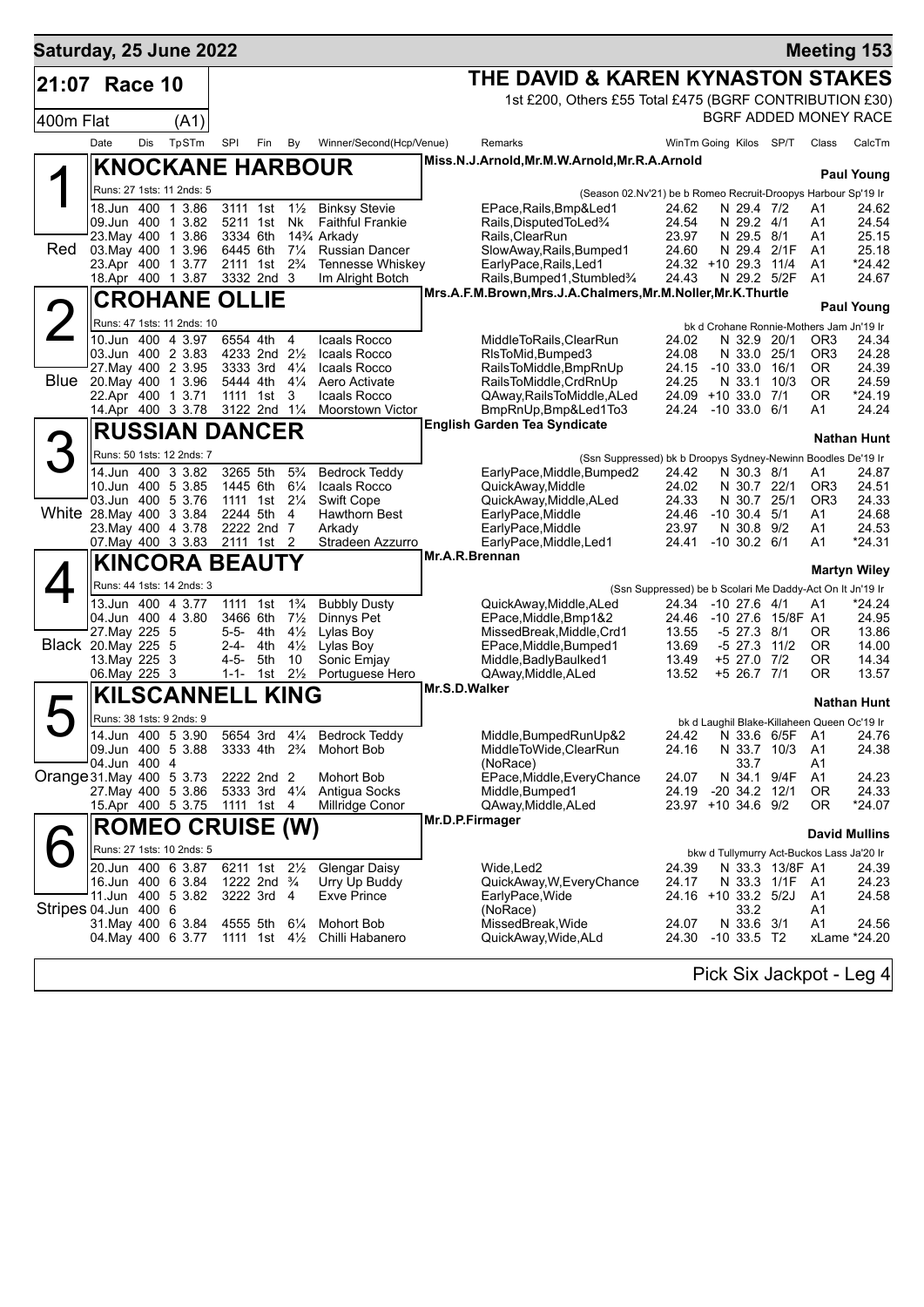| Saturday, 25 June 2022     |                                          |     |                                                  |                                                        |                           |                                  |                                             |              |                                                          |                                                               |          |                      | <b>Meeting 153</b>      |
|----------------------------|------------------------------------------|-----|--------------------------------------------------|--------------------------------------------------------|---------------------------|----------------------------------|---------------------------------------------|--------------|----------------------------------------------------------|---------------------------------------------------------------|----------|----------------------|-------------------------|
| 21:22 Race 11              |                                          |     |                                                  |                                                        |                           |                                  |                                             |              | FIND ROMFORD GREYHOUND STADIUM ON YOUTUBE                |                                                               |          |                      |                         |
|                            |                                          |     |                                                  |                                                        |                           |                                  |                                             |              | 1st £160, Others £55 Total £435 (BGRF CONTRIBUTION £30)  |                                                               |          |                      |                         |
| 400m Flat                  |                                          |     | (A2)                                             |                                                        |                           |                                  |                                             |              |                                                          | BGRF ADDED MONEY RACE                                         |          |                      |                         |
|                            | Date                                     | Dis | TpSTm                                            | SPI                                                    | Fin                       | By                               | Winner/Second(Hcp/Venue)                    |              | Remarks                                                  | WinTm Going Kilos SP/T                                        |          | Class                | CalcTm                  |
|                            | <b>WE</b>                                |     |                                                  |                                                        |                           |                                  |                                             |              | Miss.R.M.Resnick, Mr.A.W.Shaves                          |                                                               |          |                      | Gemma Evans             |
|                            | Runs: 11 1sts: 4 2nds: 5                 |     |                                                  |                                                        |                           |                                  |                                             |              |                                                          | f d Ballymac Anton-Ballymac Cameo Sp'20 Ir                    |          |                      |                         |
|                            |                                          |     | 18.Jun 400 1 3.87                                | 4333 3rd                                               |                           | $2\frac{3}{4}$                   | <b>Storys Girl</b>                          |              | Rails.ClearRun                                           | 24.39<br>N 32.9 2/1F A2                                       |          |                      | 24.61                   |
|                            | 14.Jun 400 1 3.85<br>07.Jun 400 1 3.79   |     |                                                  | 2222 2nd 2<br>1112 2nd 3                               |                           |                                  | <b>Brennans Mick</b><br><b>Bubbly Dusty</b> |              | EarlyPace,Railed,Bumped1<br>QAway, Rails, Led To 3       | 24.29<br>+10 33.0 11/8F A2<br>24.20 +10 32.8                  | 5/4F     | A2                   | 24.55<br>24.54          |
| Red                        | 28. May 400 1 3.88                       |     |                                                  | 4333 2nd 21/4                                          |                           |                                  | Bang On Harry                               |              | Rails, Bumped1, RanOn                                    | 24.42<br>N 32.9 5/4F A2                                       |          |                      | 24.60                   |
|                            | 23. May 400 1 3.87                       |     |                                                  | 2111 1st<br>3111 1st                                   |                           | $1\frac{3}{4}$<br>$2\frac{1}{2}$ | Watford Lad                                 |              | EarlyPace, Rails, Led1                                   | N 32.9 10/11FA3<br>24.37<br>N 32.7 1/1F A4<br>24.57           |          |                      | *24.37<br>24.57         |
|                            |                                          |     | 14. May 400 1 3.82                               |                                                        |                           |                                  | Droopys Liz                                 |              | Railed, Bumped&Led1<br>Mr.F.P.Jackman, Mr.K.Jubb         |                                                               |          |                      |                         |
|                            |                                          |     | <b>TEECEE AZZA</b>                               |                                                        |                           |                                  |                                             |              |                                                          |                                                               |          |                      | <b>David Mullins</b>    |
|                            |                                          |     | Runs: 104 1sts: 22 2nds: 19<br>18.Jun 400 2 3.94 | 6444 4th                                               |                           | $3\frac{3}{4}$                   | Knockane Harbour                            |              | MissedBrk,Rails,Bmp1,Crd¾                                | bk d Azza Azza Azza-Yahoo Kim Sp'17 Ir<br>24.62<br>N 34.0 9/2 |          | A1                   | 24.92                   |
|                            | 14.Jun 400 2 3.82                        |     |                                                  | 1122 2nd 21/4                                          |                           |                                  | <b>Bedrock Teddy</b>                        |              | QuickAway, Rails, LedTo1/2                               | 24.42<br>N 34.4 12/1                                          |          | A1                   | 24.60                   |
| Blue                       | 03.Jun 400 1 3.80                        |     |                                                  | 4333 3rd                                               |                           | $6\frac{3}{4}$                   | One For Gold                                |              | Rails, ClearRun                                          | 23.86 +10 34.0                                                | 10/1     | A1                   | 24.51                   |
|                            | 24. May 400 1 3.94<br>13. May 400 2 3.78 |     |                                                  | 6444 4th<br>1334 5th                                   |                           | $6\frac{1}{2}$<br>5              | Theresas Pet<br><b>Storys Direct</b>        |              | Rails, Crowded1<br>QuickAway, RIs, Bmp1&3                | 24.39<br>N 34.3 8/1<br>$24.23 + 10.33.8$                      | 16/1     | A1<br><b>OR</b>      | 24.90<br>24.73          |
|                            | 22.Apr 400 1 3.78                        |     |                                                  | 2111 1st                                               |                           | $2\frac{1}{2}$                   | Teaboy Jet                                  |              | EPace, Rails, Led Run Up                                 | 24.04 +10 33.0 7/2                                            |          | A2                   | *24.14                  |
|                            | <b>KENZO</b>                             |     |                                                  |                                                        |                           |                                  |                                             | Mr.E.Jones   |                                                          |                                                               |          |                      | <b>Gemma Evans</b>      |
|                            | Runs: 16 1sts: 6 2nds: 5                 |     |                                                  |                                                        |                           |                                  |                                             |              |                                                          | bd d Ballymac Vic-Dee Bee Dutchess My'20 Ir                   |          |                      |                         |
|                            | 18.Jun 400 3 3.80                        |     |                                                  |                                                        | 1111 1st                  | $1\frac{1}{4}$                   | Grab My Shades                              |              | QAway, Middle, ALed                                      | 24.23<br>N 33.4 2/1                                           |          | A3                   | *24.23                  |
|                            | 11.Jun 400 3 3.81<br>02.Jun 400 3 3.83   |     |                                                  | 1111 1st<br>1111 2nd Nk                                |                           | $3\frac{3}{4}$                   | Dinner Hambi<br><b>Swithins Bullet</b>      |              | QuickAway,Middle,ALed<br>QAway,MidToRails,LdToNrLn       | 24.29<br>N 33.8 8/13F A4<br>24.47<br>N 33.5 11/10FA4          |          |                      | 24.29<br>24.50          |
| White 21. May 400 3 3.89   |                                          |     |                                                  | 6111 1st 6                                             |                           |                                  | <b>Brennans James</b>                       |              | MidTRIs, CrdRnUp, Led1                                   | 24.46<br>N 33.0                                               | 15/8F A6 |                      | 24.46                   |
|                            | 09. May 400 3 3.83                       |     | 02. May 400 3 3.84                               | 3233 2nd 1/2<br>2332 2nd 5 <sup>3</sup> / <sub>4</sub> |                           |                                  | Crystal Pearl<br>Marcianos Punch            |              | EP, MidToRIs, Bmp1, RanOn<br>EarlyPace, MidToRails, Bmp1 | 25.19<br>N 32.7 13/8F A6<br>24.33 +10 32.5 7/4F A6            |          |                      | 25.23<br>24.89          |
|                            |                                          |     | <b>BALLYBOUGH DALY</b>                           |                                                        |                           |                                  |                                             | Mr.S.Gaughan |                                                          |                                                               |          |                      |                         |
|                            |                                          |     | Runs: 19 1sts: 3 2nds: 6                         |                                                        |                           |                                  |                                             |              |                                                          | bk d Ballymac Vic-Lemon Lucy Oc'18 Ir                         |          |                      | <b>Jean Liles</b>       |
|                            | 21.Jun 400 4 3.85                        |     |                                                  |                                                        | 1111 1st 11/ <sub>4</sub> |                                  | Frostys Ten                                 |              | QuickAway,MidTWide,ALed                                  | N 36.9 T3<br>24.41                                            |          |                      | *24.41                  |
|                            | 15.Jun 400 4 3.91                        |     |                                                  | 2211 1st 21/ <sub>2</sub>                              |                           |                                  | Frostys Ten                                 |              | MiddleToWide,Led1/4                                      | N 37.5 T3<br>24.71                                            |          |                      | 24.71                   |
| Black 01.Jun 575 6         | 08.Jun 400 5 3.98                        |     |                                                  | 2333 1st 1                                             |                           |                                  | Splashofthebold<br>Solo                     |              | MidTWide, Blk1, LdNrLn<br>MiddleToWide, (HandTime)       | 25.20<br>N 38.5 T3<br>36.54<br>$-30,39.0$                     | т        |                      | 25.20<br>36.24          |
|                            | 21. May 500 3 4.28                       |     |                                                  | 4456 6th 91/2                                          |                           |                                  | Romeo Recon(Towc)                           |              | Mid-RIs, SAw, Crd4                                       | 29.86 +10 38.7 2/1F                                           |          | A2                   | 30.72                   |
|                            | 07 May 500 3 4.39                        |     |                                                  |                                                        |                           |                                  | Solo(Towc)                                  |              | <b>MidTRIS</b><br>Mr.T.C.Smith, Mr.T.A. Westwood         | 30.18<br>N 38.6 T                                             |          | ReQul                | 30.18                   |
|                            |                                          |     | <b>DROVERS WILLOW</b>                            |                                                        |                           |                                  |                                             |              |                                                          |                                                               |          |                      | <b>Marlene Westwood</b> |
|                            |                                          |     | Runs: 72 1sts: 17 2nds: 10                       |                                                        |                           |                                  |                                             |              |                                                          | (Season Unknown) bk b Farloe Blitz-Bramble Alicja Mr'19 Ir    |          |                      |                         |
|                            | 18.Jun 400 5 3.82<br>13.Jun 400 5 3.77   |     |                                                  | 2232 3rd<br>2266 6th                                   |                           | 4<br>- 15                        | Geelo Saffron<br>Kincora Beauty             |              | EP, MidToW, Blk1/4, Bmp2<br>EPace, MidTWide, Bmp1&1/4    | 24.64<br>+10 29.4 5/2F<br>24.34<br>$-10$ 30.1 10/1            |          | A <sub>2</sub><br>A1 | 25.06<br>25.43          |
|                            | 07.Jun 400 5 3.85                        |     |                                                  | 4444 4th                                               |                           | $9\frac{1}{2}$                   | Bedrock Teddy                               |              | MidToWide, Bmp1, FcdToCk%                                | 24.25 +10 29.9 8/1                                            |          | A1                   | 25.11                   |
| Orange 02.Jun 400 4 3.86   | 26. May 400 4 3.88                       |     |                                                  | 1112 1st<br>3444 4th                                   |                           | Nk<br>$5\frac{1}{2}$             | Keeperhill Tipp<br>Our Bill                 |              | QAw,BmpRnUp,LdT3,CmAg<br>Middle, Bumped1                 | 24.55<br>N 29.3 3/1<br>N 29.1 2/1F<br>24.65                   |          | A2<br>A2             | 24.55<br>25.08          |
|                            | 18.Apr 400 5 3.78                        |     |                                                  | 1111 1st                                               |                           | $1\frac{3}{4}$                   | <b>Franklins Wish</b>                       |              | QAway, Middle To Wide, ALed                              | 24.35<br>N 28.6 9/4J                                          |          | A2                   | *24.35                  |
|                            |                                          |     | <b>ITSUR BEST MATE (W)</b>                       |                                                        |                           |                                  |                                             |              | <b>Itsur Round Syndicate</b>                             |                                                               |          |                      | <b>Paul Young</b>       |
|                            | Runs: 37 1sts: 7 2nds: 6                 |     |                                                  |                                                        |                           |                                  |                                             |              |                                                          | bk d Ballymac Best-Old Fort Dakota Oc'19 Ir                   |          |                      |                         |
|                            | 18.Jun 400 6 3.89                        |     |                                                  | 6666 6th                                               |                           | 5                                | <b>Storys Girl</b>                          |              | CrowdedStart, MiddleToWide                               | 24.39<br>N 31.3 11/2                                          |          | - A2                 | 24.78                   |
|                            | 13.Jun 400 6 3.90<br>04.Jun 400 6 3.90   |     |                                                  | 6644 4th<br>4344 4th                                   |                           | $7\frac{1}{2}$<br>$3\frac{1}{2}$ | Kincora Beauty<br>Dinnys Pet                |              | Wide,Bumped¼,MidRunIn<br>Wide,Bumped2                    | 24.34<br>-10 31.6 15/8F A1<br>$-10$ 31.6 $2/1$<br>24.46       |          | A1                   | 24.83<br>24.63          |
| Stripes 23. May 400 6 3.90 |                                          |     |                                                  | 4556 5th                                               |                           |                                  | 13¾ Arkady                                  |              | Wide,Bumped1,FcdTCk3                                     | 23.97<br>N 31.6 10/3                                          |          | A1                   | 25.07                   |
|                            | 14. May 400 6 3.83<br>08.Apr 400 5 3.75  |     |                                                  | 3333 2nd 2<br>1111 1st 21/ <sub>2</sub>                |                           |                                  | <b>Bubbly Maniac</b><br>Nitro Hero          |              | Wide, Every Chance<br>QuickAway, Wide, ALed              | 24.47<br>$-10$ 31.8 15/8<br>24.32<br>N 31.7 5/1               |          | A <sub>1</sub><br>A2 | 24.53<br>*24.32         |
|                            |                                          |     |                                                  |                                                        |                           |                                  |                                             |              |                                                          |                                                               |          |                      |                         |
|                            |                                          |     |                                                  |                                                        |                           |                                  |                                             |              |                                                          | Pick Six Jackpot - Leg 5                                      |          |                      |                         |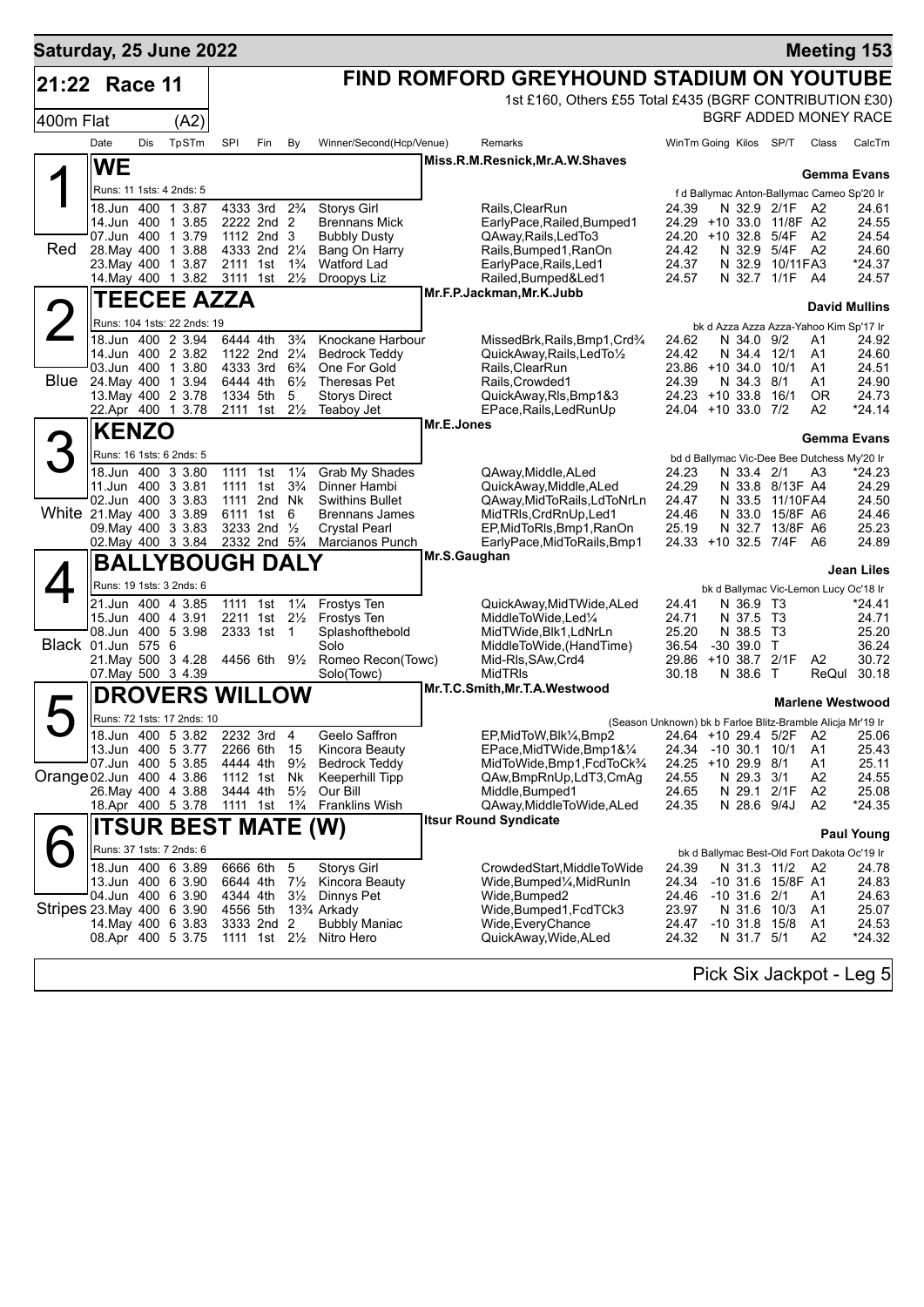| Saturday, 25 June 2022             |                                                                                          |     |       |                                                    |          |                |                                                                                   |                     |                                                                                                             |                              |                                         |                          |                                | <b>Meeting 153</b>                           |                            |
|------------------------------------|------------------------------------------------------------------------------------------|-----|-------|----------------------------------------------------|----------|----------------|-----------------------------------------------------------------------------------|---------------------|-------------------------------------------------------------------------------------------------------------|------------------------------|-----------------------------------------|--------------------------|--------------------------------|----------------------------------------------|----------------------------|
| 21:36 Race 12                      |                                                                                          |     |       |                                                    |          |                |                                                                                   |                     | LIKE US ON FACEBOOK @ROMFORDDOGS                                                                            |                              |                                         |                          |                                |                                              |                            |
|                                    |                                                                                          |     |       |                                                    |          |                |                                                                                   |                     |                                                                                                             |                              |                                         |                          |                                | 1st £200, Others £55 Total £475              |                            |
| 575m Flat                          |                                                                                          |     | (S1)  |                                                    |          |                |                                                                                   |                     |                                                                                                             |                              |                                         |                          |                                |                                              |                            |
|                                    | Date                                                                                     | Dis | TpSTm | SPI                                                | Fin      | By             | Winner/Second(Hcp/Venue)                                                          |                     | Remarks                                                                                                     | WinTm Going Kilos SP/T       |                                         |                          |                                | Class                                        | CalcTm                     |
|                                    |                                                                                          |     |       |                                                    |          |                | <b>UNDERGROUND ROSE</b>                                                           |                     | Mr.J.M.Hansell, Mr.A.Heard, Mr.R.I.Wightman                                                                 |                              |                                         |                          |                                |                                              | <b>Paul Young</b>          |
|                                    | Runs: 28 1sts: 8 2nds: 4                                                                 |     |       |                                                    |          |                |                                                                                   |                     | (Ssn Suppressed) bd b Droopys Jet-Kilbarry Sharpe Oc'19 Ir                                                  |                              |                                         |                          |                                |                                              |                            |
|                                    | 18.Jun 575 2 14.13 5333 4th<br>10.Jun 575 1 13.88 6556 6th                               |     |       |                                                    |          |                | 71/ <sub>2</sub> Droopys Diamante<br>12 <sup>3</sup> / <sub>4</sub> Storys Peewee |                     | Rails, Bumped 1&3<br>Rails, Bumped 3, Baulked 4                                                             | 35.97<br>35.22               |                                         | N 25.6 3/1<br>N 25.6 5/1 |                                | S1<br>OR3                                    | 36.57<br>36.24             |
|                                    | 03.Jun 575 2 14.18 3333 5th                                                              |     |       |                                                    |          |                | 4 <sup>3</sup> / <sub>4</sub> Knight Hawk                                         |                     | Rails, Bumped 1&2&6                                                                                         | 36.12                        |                                         |                          | $-20$ 26.0 $2/1F$              | S1                                           | 36.30                      |
| Red                                | 27. May 575 3 14.74 3466 6th<br>21. May 575 2 13.91 3222 2nd                             |     |       |                                                    |          | $\frac{3}{4}$  | 171/ <sub>2</sub> Ritzy Flyer<br>Ramat One                                        |                     | Rails, Bumped1, Baulked2<br>Rails, ChlThroughout                                                            | 36.01<br>35.91               | $-20$ 25.5 $7/1$<br>$-20$ 25.7 $4/1$    |                          |                                | OR <sub>2</sub><br>S1                        | 37.21<br>35.77             |
|                                    | 14.Apr 575 2 13.80 2211 1st 3/4                                                          |     |       |                                                    |          |                | Jeopardy Birdie                                                                   |                     | EPace, RIs, DispToLed4                                                                                      | 35.89                        |                                         |                          | -20 26.3 7/4F                  | S1                                           | *35.69                     |
|                                    | <b>DROOPYS PRUNTY</b>                                                                    |     |       |                                                    |          |                |                                                                                   |                     | <b>Pro Sports Syndicate</b>                                                                                 |                              |                                         |                          |                                |                                              | <b>Paul Young</b>          |
|                                    | Runs: 17 1sts: 3 2nds: 4                                                                 |     |       |                                                    |          |                |                                                                                   |                     |                                                                                                             |                              |                                         |                          |                                | wbk d Out Of Range ASB-Droopys Ant Au'19 Ir  |                            |
|                                    | 11.Jun 400 3 4.03<br>04.Jun 400 3 4.03                                                   |     |       | 6666 5th<br>6666 5th 81/4                          |          | $7\frac{1}{4}$ | <b>Blackgirl Shek</b><br><b>Sweet Cheeks</b>                                      |                     | MiddleToRails, Bumped1<br>SAway, RIsTMid, Blk <sup>1</sup> / <sub>4</sub> , Bmp <sup>3</sup> / <sub>4</sub> | 24.41                        | 24.45 +10 32.4 4/1                      | N 32.3 5/1               |                                | A3<br>A3                                     | 25.13<br>25.06             |
|                                    | 25 May 400 1 4.04                                                                        |     |       |                                                    |          |                | Solo                                                                              |                     | <b>RailsToMiddle</b>                                                                                        | 24.95                        | $-10$ 32.6 T                            |                          |                                |                                              | ReQul 24.85                |
| Blue                               | 18. May 400 1 4.06<br>11. May 225 2                                                      |     |       |                                                    | 2-2- 1st | 2              | Solo<br>Boostersprincess                                                          |                     | Middle<br>EPace, RIs To Mid, Led 2                                                                          | 24.75<br>13.96               |                                         | N 32.4 T<br>N 32.9 T2    |                                |                                              | ReQul 24.75<br>xLame 13.96 |
|                                    | 08.Oct 575 2 13.92 6644 4th 11/4                                                         |     |       |                                                    |          |                | Unprecedented                                                                     |                     | SAw, Crd1&4, Baulked 3                                                                                      | 35.73                        |                                         | N 30.8 9/2               |                                | 0R                                           | 35.81                      |
|                                    | <b>KNIGHT HAWK</b>                                                                       |     |       |                                                    |          |                |                                                                                   |                     | Mrs.A.F.M.Brown,Mr.D.J.Chillery,Mr.J.C.Cornish,Mr.R.I.Wightman                                              |                              |                                         |                          |                                |                                              | <b>Paul Young</b>          |
|                                    | Runs: 42 1sts: 8 2nds: 7                                                                 |     |       |                                                    |          |                |                                                                                   |                     |                                                                                                             |                              |                                         |                          |                                | bk d Droopys Jet-Royal Diva My'19 Ir         |                            |
|                                    | 21.Jun 575 3 14.34 5533 5th                                                              |     |       |                                                    |          | 9              | <b>Shanbally Chris</b>                                                            |                     | Middle, Bumped1                                                                                             | 35.93                        |                                         | N 33.5 9/4               |                                | S1                                           | 36.65                      |
|                                    | 10.Jun 575 3 13.79 1222 3rd<br>03.Jun 575 3 14.10 4211 1st 2 <sup>3</sup> / <sub>4</sub> |     |       |                                                    |          | $3\frac{1}{4}$ | Antigua Princess<br><b>Slippy Donald</b>                                          |                     | QAway, Mid, Crd1, RanOn<br>Middle, Bumped 2, Led 5                                                          | 36.12                        | 35.46 +15 33.1 16/1<br>$-20$ 33.1 $7/2$ |                          |                                | 0R<br>S1                                     | 35.87<br>35.92             |
| White 27. May 575 4 14.15 5655 6th | 21. May 575 4 14.30 6555 5th                                                             |     |       |                                                    |          | 12<br>6        | Kishlawn Shakira<br>Ramat One                                                     |                     | Middle, Blk1, Crowded6<br>SAway, MidToRails, Bmp1                                                           | 35.45<br>35.91               | $-20$ 33.0 12/1                         |                          | $-20$ 33.5 $11/2$              | OR <sub>2</sub><br>S1                        | 36.20<br>36.19             |
|                                    | 05. May 575 4 13.62 1111 1st 11/4                                                        |     |       |                                                    |          |                | One For Andy                                                                      |                     | QAway, Middle, ALed                                                                                         | 35.71                        |                                         |                          | N 33.7 7/4F                    | S1                                           | $*35.71$                   |
|                                    | <b>SPORTING CATINA</b>                                                                   |     |       |                                                    |          |                |                                                                                   | Mr.T.Lambourne      |                                                                                                             |                              |                                         |                          |                                | <b>Maxine Locke</b>                          |                            |
|                                    | Runs: 17 1sts: 7 2nds: 2                                                                 |     |       |                                                    |          |                |                                                                                   |                     | (Season 04.My'21) wbk b Droopys Sydney-Rockburst Vienna My'19 Ir                                            |                              |                                         |                          |                                |                                              |                            |
|                                    | 08.Jun 575 5 13.92                                                                       |     |       |                                                    |          |                | Solo                                                                              |                     | <b>MiddleToWide</b>                                                                                         | 35.70                        |                                         | N 29.7 T                 |                                |                                              | ReQul *35.70               |
|                                    | 01.Jun 400 5 3.89<br>18. May 400 5 3.94                                                  |     |       | 1222 2nd Hd<br>2222 1st Hd                         |          |                | Cong Free<br><b>Skeard Beauty</b>                                                 |                     | QAw, MidTW, FcdTCk3/4, ChlRnIn 24.59<br>SAw, MidTW, ChlFr4ToLdNrLn                                          | 24.51                        |                                         | N 29.7 T2<br>N 29.6 T2   |                                |                                              | ReQul 24.61<br>ReQul 24.51 |
| Black 11. May 400 5 4.01           |                                                                                          |     |       |                                                    |          |                | Solo<br>Solo                                                                      |                     | Wide<br><b>MiddleToWide</b>                                                                                 | 24.67<br>24.72               | $-1029.5$<br>$-1029.9$ T                |                          | $\top$                         |                                              | ReQul 24.57                |
|                                    | 04. May 400 5 3.92<br>07.Dec 575 4 14.15 2443 3rd 1/2                                    |     |       |                                                    |          |                | Underground Aero                                                                  |                     | MidToWide, FcdTCk1, AwkRnIn 35.70                                                                           |                              |                                         |                          | N 30.2 6/5F                    | S1                                           | ReQul 24.62<br>35.74       |
|                                    | <b>DROMBEG DIVA (W)</b>                                                                  |     |       |                                                    |          |                |                                                                                   | <b>Chasing Gold</b> |                                                                                                             |                              |                                         |                          |                                | <b>Katie O'Flaherty</b>                      |                            |
|                                    | Runs: 7 1sts: 3 2nds: 1                                                                  |     |       |                                                    |          |                |                                                                                   |                     | (FalseHt 11.Ap'22) bk b Laughil Bolt-Teachers Friend Ap'19 Ir                                               |                              |                                         |                          |                                |                                              |                            |
|                                    | 16.Jun 400 6 3.97                                                                        |     |       |                                                    |          |                | 3543 1st SH Young Magic                                                           |                     | Wide,LedNearLine                                                                                            |                              |                                         |                          |                                | 24.75 N 30.2 5/4F A3 24.75                   |                            |
|                                    | 09.Jun 400 6 3.94 4444 3rd 1 <sup>3</sup> / <sub>4</sub><br>04.Jun 400 5 3.91            |     |       | 5211 1st                                           |          | $\mathbf{1}$   | Geelo Saffron<br>Thirty Two Bags                                                  |                     | Wide, ClearRun<br>Wide, Bumped 1, Led 3                                                                     | 24.52 +10 30.1 11/4<br>24.75 |                                         | N 29.8 7/2               |                                | A3<br>A4                                     | 24.75<br>24.75             |
| Orange 31. May 400 6 3.95          |                                                                                          |     |       |                                                    |          |                | 4433 3rd 21/4 Lady Robyn                                                          |                     | Wide,RanOn                                                                                                  | 24.53                        |                                         |                          | N 30.0 2/1F A4                 |                                              | 24.71                      |
|                                    | 26. May 400 6 3.94<br>21. May 400 5 3.87                                                 |     |       | 3332 1st<br>2222 2nd 2 <sup>3</sup> / <sub>4</sub> |          | $\overline{1}$ | Teejays Ronnie<br>To Tone Flo                                                     |                     | Wide, BmpStt, Led Run In<br>Wide, RanOn                                                                     | 24.77<br>24.40               |                                         |                          | N 29.4 15/8F A5<br>N 29.3 10/1 | A5                                           | 24.77<br>24.62             |
|                                    |                                                                                          |     |       |                                                    |          |                | <b>DROOPYS PRECISE (W)</b>                                                        | Mr.P.J.Claxson      |                                                                                                             |                              |                                         |                          |                                | Gemma Evans                                  |                            |
|                                    | Runs: 51 1sts: 7 2nds: 13                                                                |     |       |                                                    |          |                |                                                                                   |                     |                                                                                                             |                              |                                         |                          |                                | bk d Ballybough Mike-Droopys Cuckoo Jn'19 Ir |                            |
|                                    | 21.Jun 400 6 3.89                                                                        |     |       | 6654 4th                                           |          | $4\frac{3}{4}$ | <b>Blackgirl Shek</b>                                                             |                     | Wide, FcdTCk2, Crowded%                                                                                     | 24.47                        |                                         | N 34.2 4/1               |                                | A2                                           | 24.85                      |
|                                    | 16.Jun 400 6 3.88<br>11.Jun 400 6 3.85                                                   |     |       | 2444 3rd Nk<br>1444 3rd 5                          |          |                | Tennesse Whiskey<br>Pro Glider                                                    |                     | EPace, Wide, Bumped 1, RanOn<br>QAway, Wide, Bumped 1&2                                                     | 24.59<br>24.71               |                                         | N 34.1 9/2               | N 34.4 5/2J                    | A2<br>A2                                     | 24.62<br>25.11             |
| Stripes 07.Jun 400 5 3.83          |                                                                                          |     |       |                                                    |          |                | Solo                                                                              |                     | Wide                                                                                                        | 24.71 +10 34.9 T             |                                         |                          |                                | xFall                                        | 24.81                      |
|                                    | 26. Mar 575 6 13.89 2111 1st<br>27.Jan 575 6 13.66 1111 1st 83/4                         |     |       |                                                    |          | - 1            | Jeopardy Birdie<br>Maple Patsy                                                    |                     | EPace, Wide, Led2<br>QuickAway, Wide, AlwaysLed                                                             | 35.95<br>35.69 -30 33.6 4/1  |                                         |                          | N 33.9 11/8F S1                | S1                                           | 35.95<br>35.39             |
|                                    |                                                                                          |     |       |                                                    |          |                |                                                                                   |                     |                                                                                                             |                              |                                         |                          |                                |                                              |                            |
|                                    |                                                                                          |     |       |                                                    |          |                |                                                                                   |                     |                                                                                                             |                              |                                         |                          |                                | Pick Six Jackpot - Leg 6                     |                            |